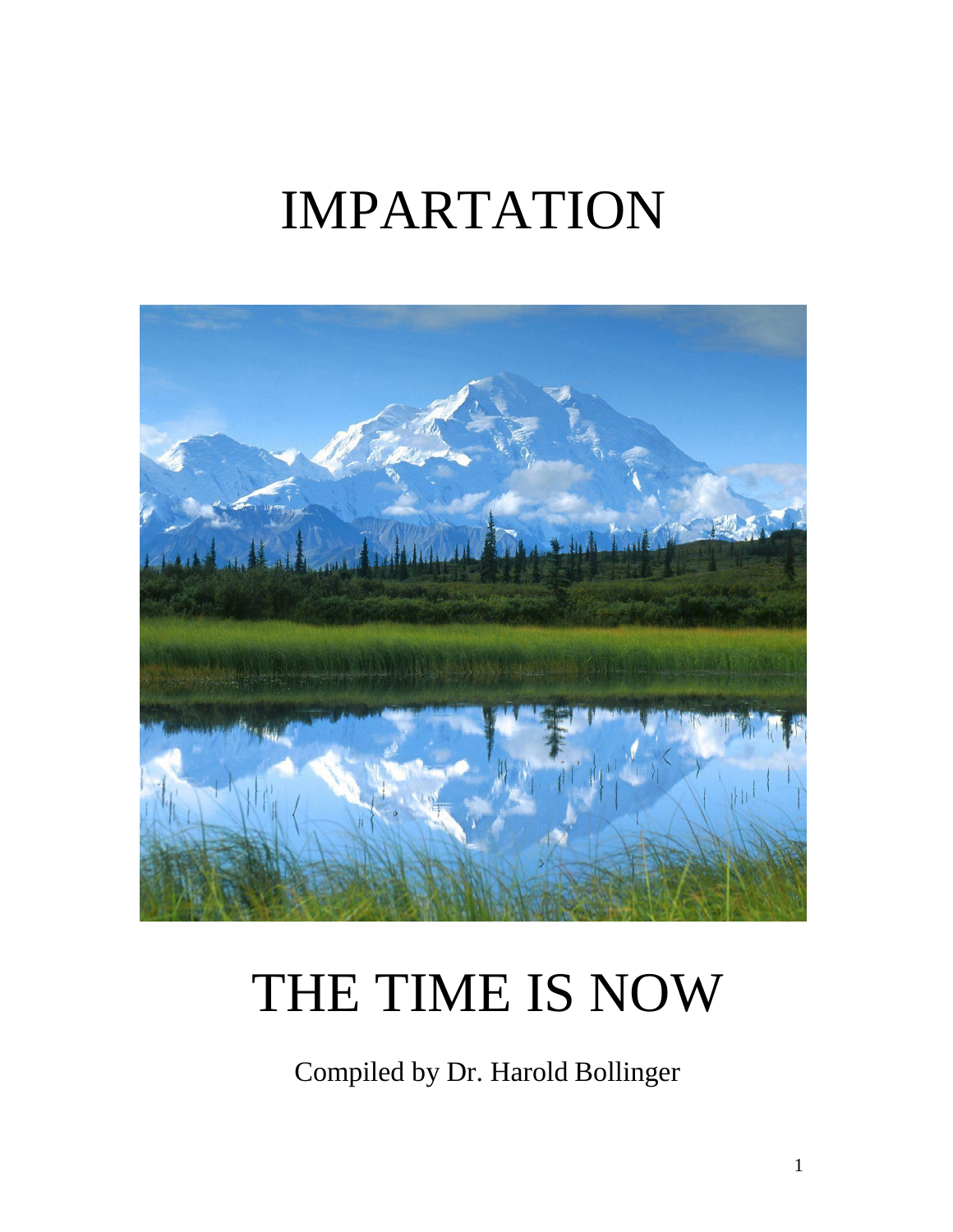# **Table of Contents**

# Forward

| Chapter 1  | The impartation of a blessing  | 5  |
|------------|--------------------------------|----|
| Chapter 2  | Old Testament happenings       | 7  |
| Chapter 3  | The sin sacrifice              | 9  |
| Chapter 4  | To receive the Holy Ghost      | 10 |
| Chapter 5  | To set apart for ministry      | 12 |
| Chapter 6  | To impart healing              | 15 |
| Chapter 7  | To choose church leaders       | 16 |
| Chapter 8  | Importation to a group         | 19 |
| Chapter 9  | Transferred through a distance | 21 |
| Chapter 10 | Anointing from heaven          | 23 |
| Chapter 11 | Through anointing oil          | 25 |
| Chapter 12 | Through anointed belongings    | 27 |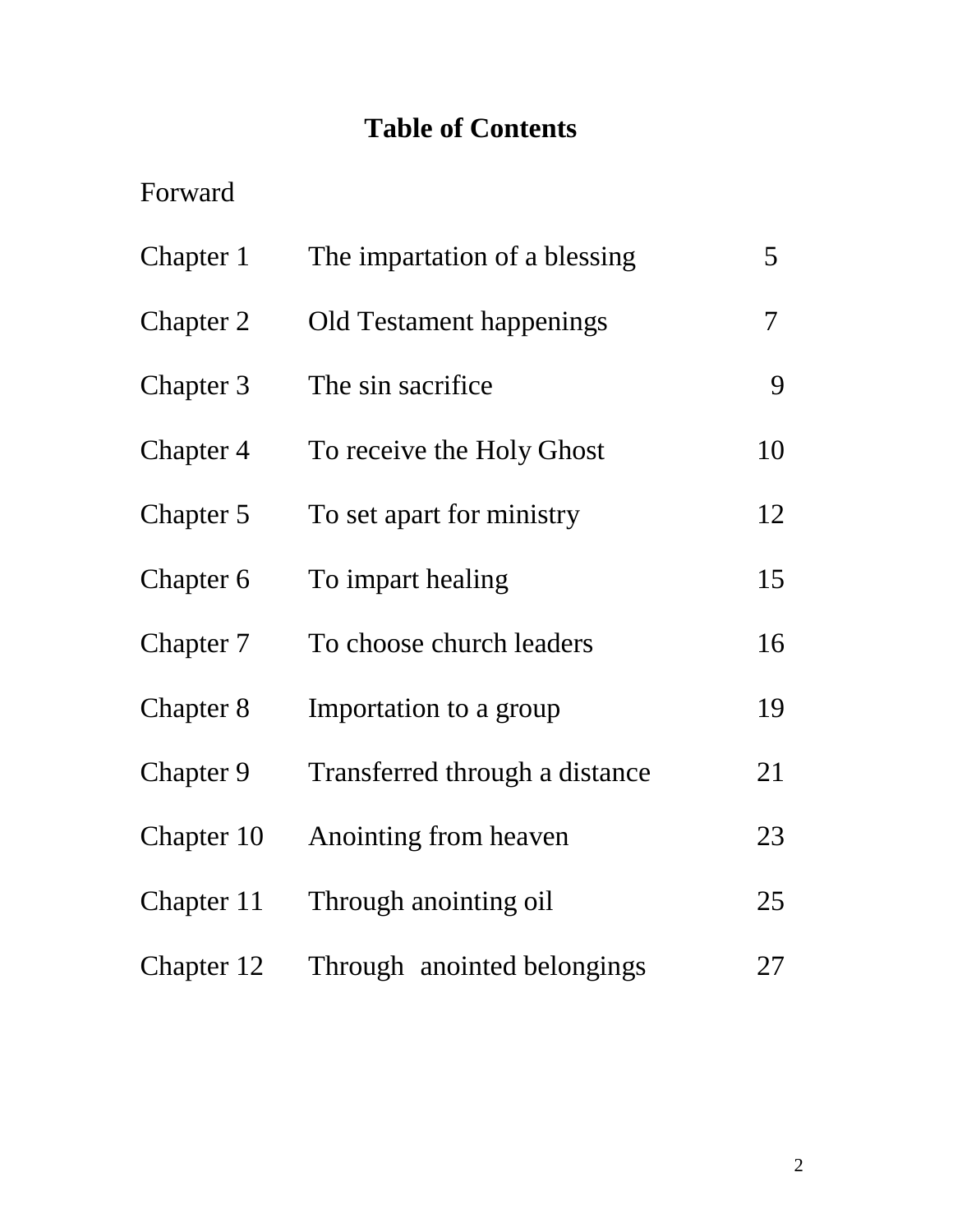# **Forward**

Within the scope of religious circles, there is a trend toward passing the anointing one has received to another, or to a group. This is called "Impartation."

This is often seen in churches and on the telecast. Is this a sound biblical practice sanctioned by the Scripture?

Recently, the Holy Spirit brought to my attention these words:

**Those who have spent years in study and prayer and have received an anointed ministry must pass that ministry on to others.**

**There is not enough time for a long preparation period. Workers must become equipped now!**

I began to look back at things that I had seen and heard throughout the years.

When I was ordained to preach the gospel, Godly men laid their hands on me and prayed to God to use and bless me in the ministry. I was never again the same.

I attended a Kenneth Hagen Camp Meeting in Tulsa, Oklahoma and saw an impartation.

Brother Hagen was praying for a long line of people coming for prayer. After praying for many people, he grew tired and said he was going to pass his anointing to another so prayer for the people could continue.

Brother Hagen and the man he had chosen slapped their hands together.

The new minister continued to pray for the people just as Brother Hagen had done. There was no noticeable difference in the results.

After many years of ministry, I have received through impartation, study, prayer and experience the great blessing that I wish to impart to others.

Throughout the study, we will see many examples given in the Word of God of such happenings.

At the close of this study, I will record a prayer of impartation. Receive it, believe it, and give to others.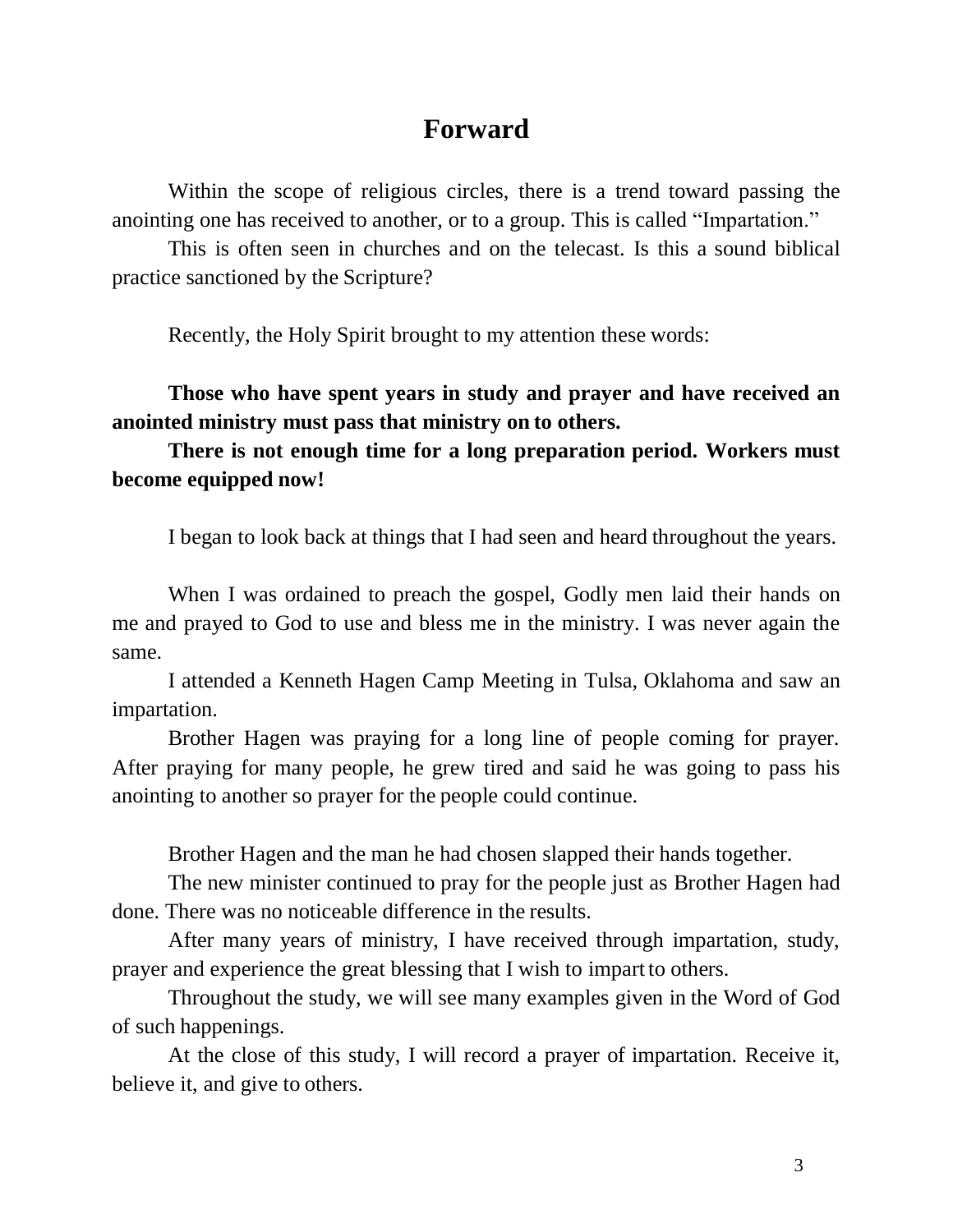### **A Call to Impart**

By Harold Bollinger

I awakened from my childhood to hear a beat yet understood. Is there a voice heard from a cloud? Or a soft whisper from within?

Has my life begun to change? Has the path that I must walk found new ways? What is this cry within, without? That seems to say, "Move this way about."

Have the prayers that loved ones prayed found root within my wondering heart? Have they imparted unto me, that path that I must walk? Should I refuse the tugging from within? Or should I carefully hear the call from without, within?

Will there be a time in later life when I to must pray? Should I impart the things that have carefully come to me with thoughts of prayer and contrite heart? I will not fail the call, but I too shall impart a blessing and a call.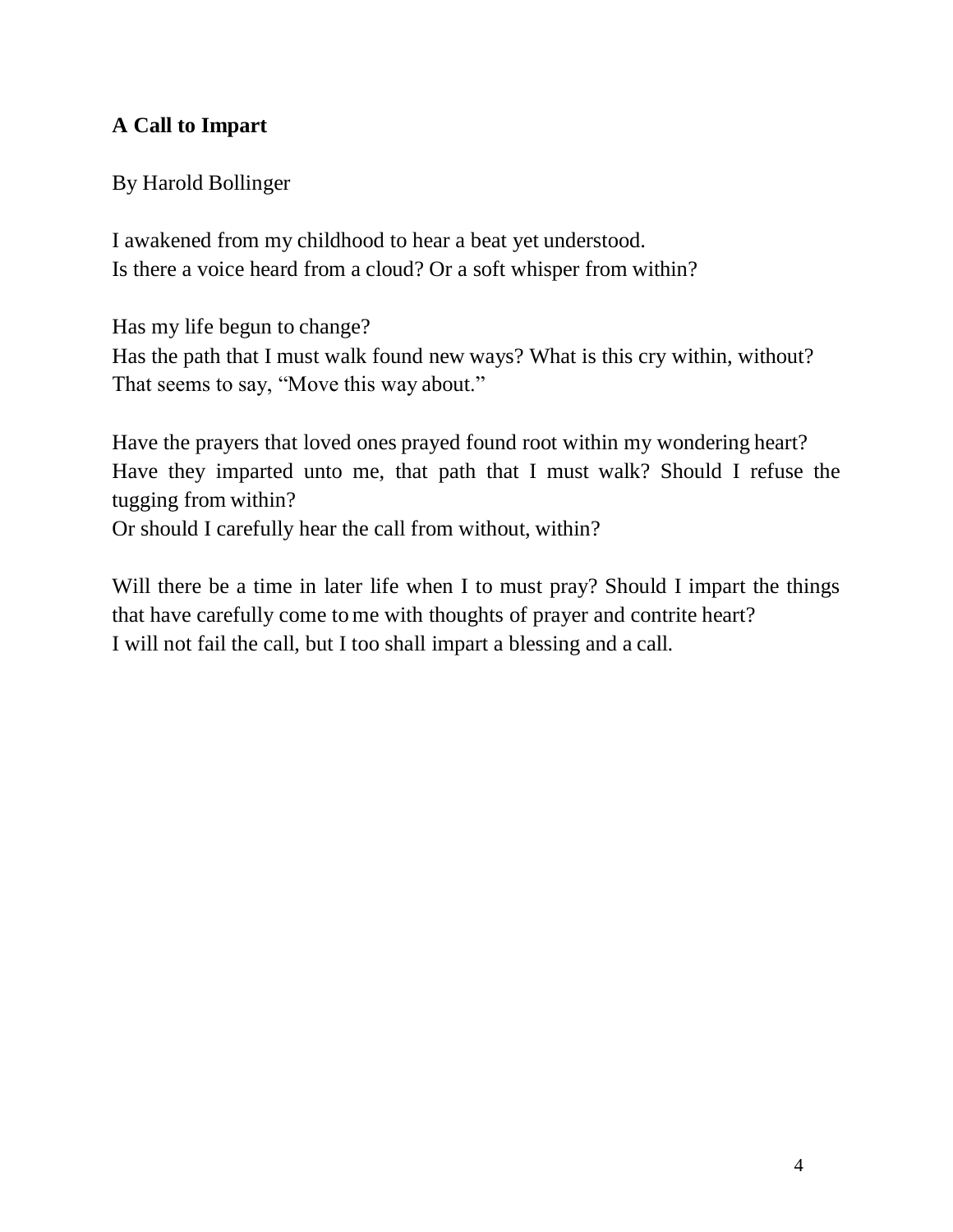# **Chapter 1 The Impartation of a Blessing**

#### **2 Timothy 1:6 –8**

Wherefore I put thee in remembrance that thou stir up the gift of God, which is in thee by the putting on of my hands. (7) For God hath not given us the spirit of fear, but of power, and of love, and of a sound mind. (8) Be not thou therefore ashamed of the testimony of our Lord, nor of me his prisoner: but be thou partaker of the afflictions of the gospel according to the power of God;

An impartation may not release a new gifting, but it may stir up the gift that is already in you.

At the time of his ordination, Timothy had received special gifts of the Spirit to enable him to serve the church (see 1 Timothy 4:14)

In telling Timothy to "fan into flame the gift of God," Paul was encouraging him to persevere.

Timothy did not need new revelations or new gifts; he needed the courage and self-discipline to hang on to the truth and to use the gifts he had already received (see 2 Timothy 1:13-14).

If Timothy would step out boldly in faith and proclaim the gospel once again, the Holy Spirit would go with him and give him power.

When you use the gifts God has given you, you will find that God will give you the power you need.

Clearly, Timothy's spiritual gift had been given to him when Paul and the elders had laid their hands on him and set him apart for ministry (see 1 Timothy 4:14).

God gives all Christians gifts to use to build up the body of Christ (see 1 Corinthians 12:4-31), and he gives special gifts to some through church leaders, who serve as God's instruments.

Timothy was experiencing great opposition to his message and to himself as a leader. His youth, his association with Paul, and his leadership had come under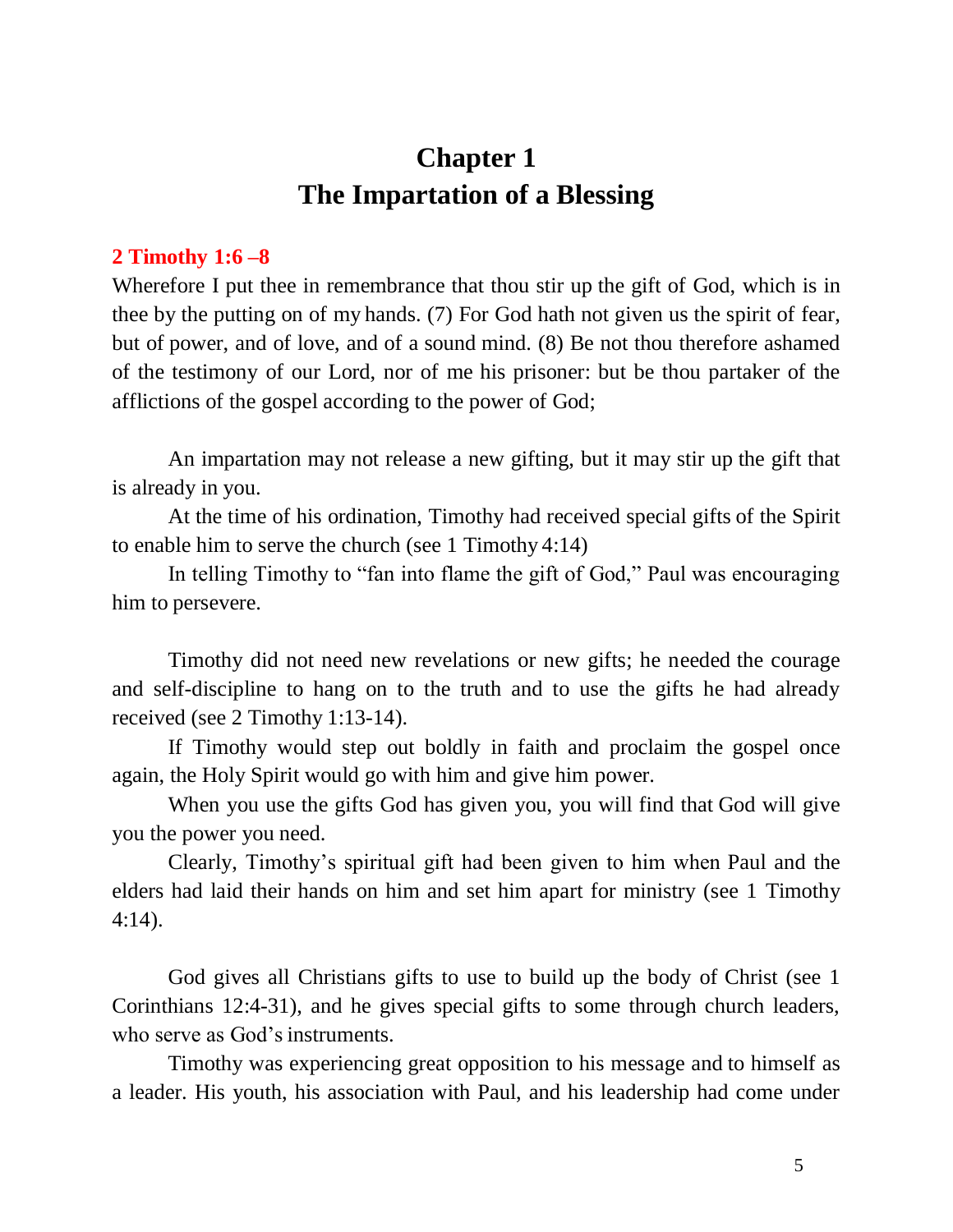fire from believers and nonbelievers alike.

Paul urged him to be bold. When we allow people to intimidate us, we neutralize our effectiveness for God.

The power of the Holy Spirit can help us overcome our fear of what some might say or do to us so that we can continue to do God's work.

### **Paul mentions three characteristics of the effective Christian leader:**

### **Power, Love, and Self-discipline.**

These are available to us because the Holy Spirit lives in us. Follow his leading each day so that your life will more fully exhibit these characteristics. See Galatians 5:22-23

## **Paul wished to impart spiritual gifts, so the people would become established.**

#### **Romans 1:11-12**

For I long to see you, that I may impart unto you some spiritual gift, to the end ye may be established; That is, that I may be comforted together with you by the mutual faith both of you and me.

Paul prayed for the chance to visit these Christians so that he could encourage them with his gift of faith and be encouraged by theirs.

As God's missionary, he could help them understand the meaning of the Good News about Jesus.

As God's devoted people, they could offer him fellowship and comfort. When Christians gather, everyone should give *and* receive. Our mutual faith gives us a common language and a common purpose for encouraging one another.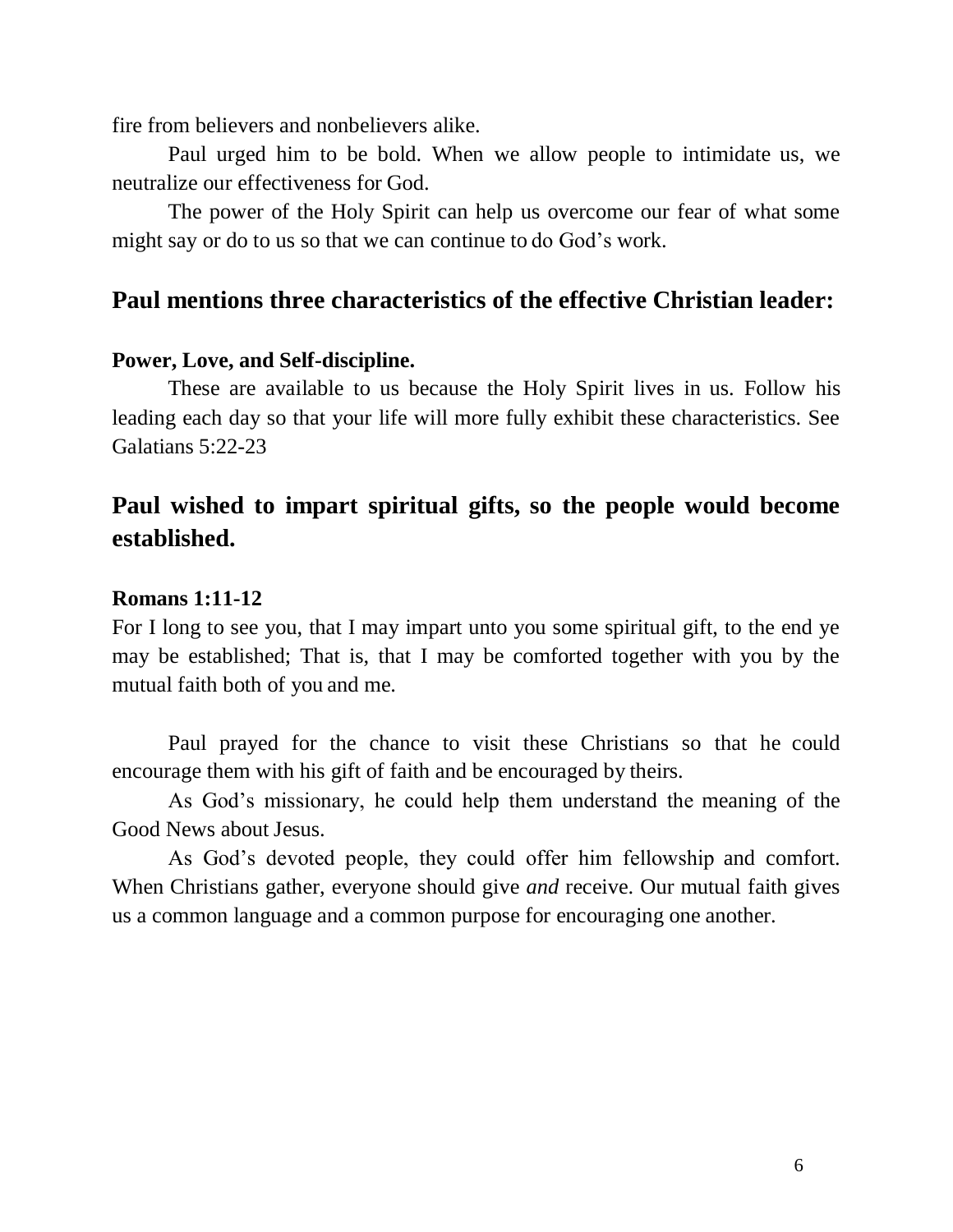# **Chapter 2 Impartation happenings in the Old Testament**

#### **Jacob blesses the children of Joseph.**

#### **Genesis 48:14-16**

And Israel stretched out his right hand and laid it upon Ephraim's head, who was the younger, and his left hand upon Manasseh's head, guiding his hands wittingly; for Manasseh was the firstborn. (15) And he blessed Joseph, and said, God, before whom my fathers Abraham and Isaac did walk, the God which fed me all my life long unto this day, (16) The Angel which redeemed me from all evil, bless the lads; and let my name be named on them, and the name of my fathers Abraham and Isaac; and let them grow into a multitude in the midst of the earth.

Jacob gave Ephraim, instead of his older brother Manasseh, the greater blessing.

When Joseph objected, Jacob refused to listen because God had told him that Ephraim would become greater. God often works in unexpected ways.

When he chooses people to fulfill his plans, he always goes deeper than appearance, tradition, or position.

### **He sometimes surprises us by choosing the less obvious person, at least by human reasoning. God can use you to carry out hisplans, even if you don't think you have all the qualifications.**

Jacob spoke of God as his shepherd throughout his life. In his old age, he could clearly see his dependence upon God.

This marks a total attitude change from that of his scheming and dishonest youth. To develop an attitude like Jacob's, let God shepherd you as you trust in his provision and care.

When you realize that every good thing comes from God, you can quit trying to grab them for yourself.

Jacob was giving these young boys land occupied by the Philistines and Canaanites. His gift became reality when the tribes of Ephraim and Manasseh occupied the east and west sides of the Jordan River (Joshua 16).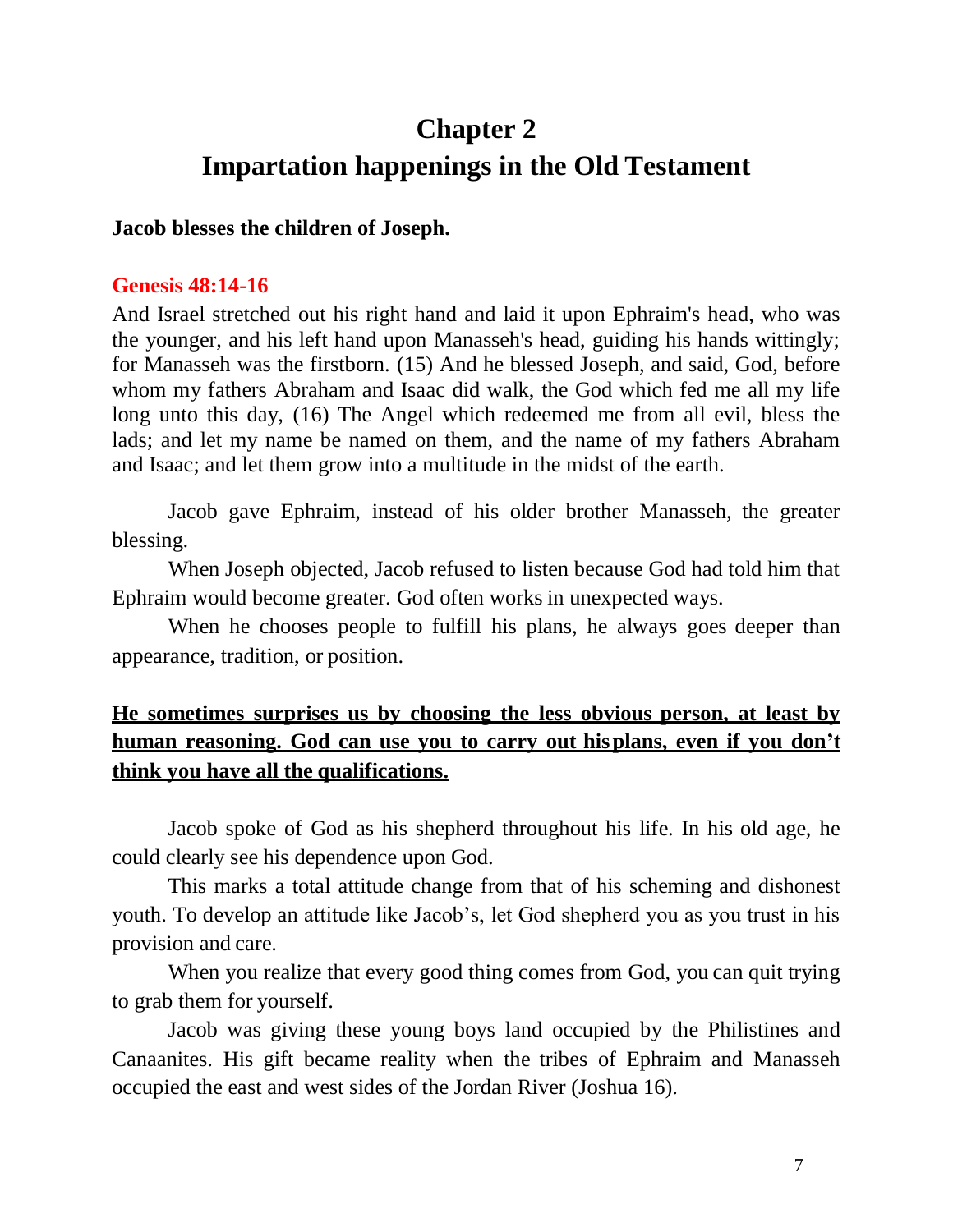## **Let Faith Arise.**

There was once a great scientist who did not believe that there was a God, but one day as he was looking in his microscope and saw a small object that could be seen only with a microscope.

An overwhelming feeling of God, the great creator, came over him, and he wrote: "How thou could love a wretch like me and be the God thou art, is darkness to my intelligent, but sunshine to my heart"

### **Let faith arise and let the enemy be scattered.**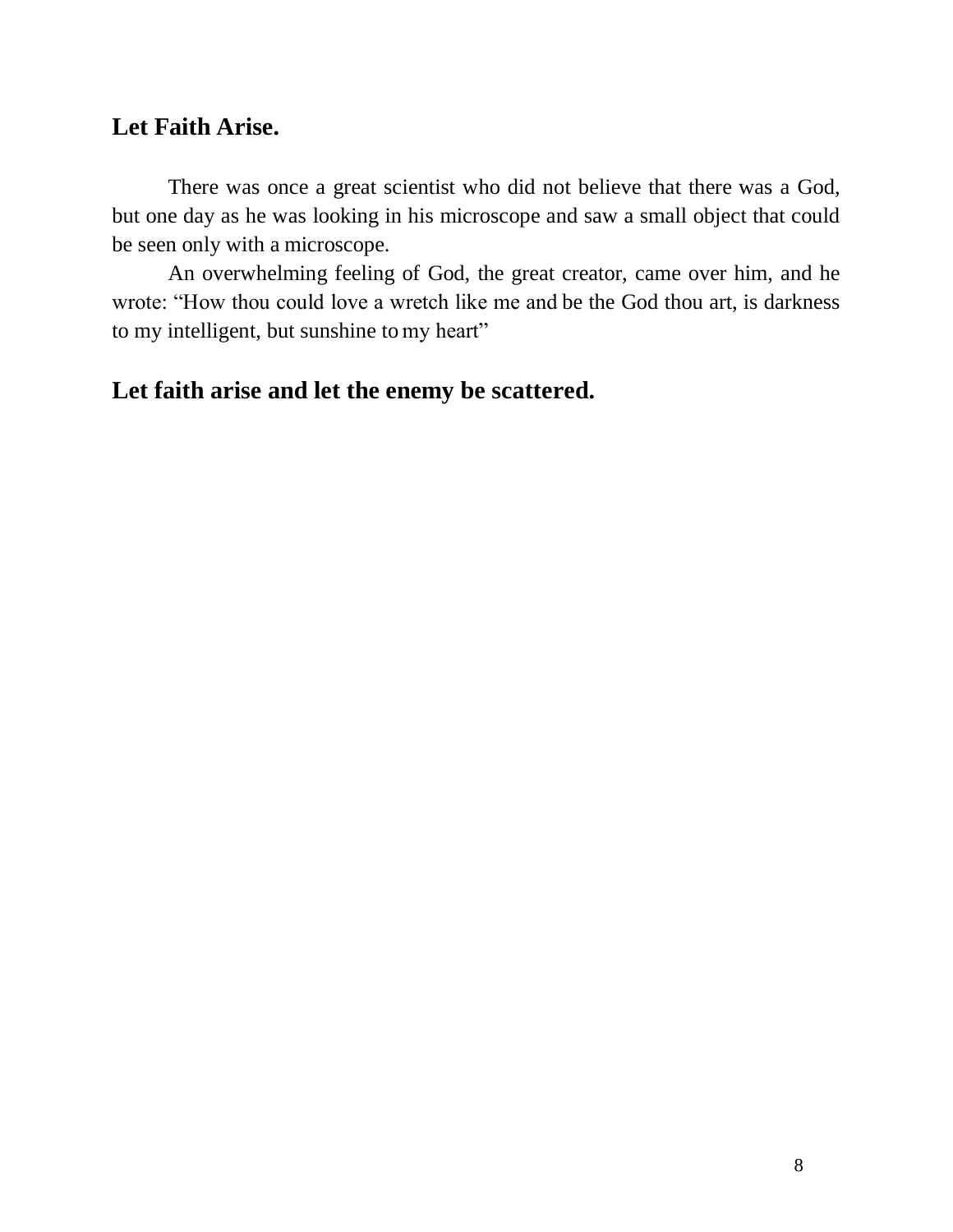# **Chapter 3 The Sin Sacrifice.**

#### **Exodus 29:10-11**

And thou shalt cause a bullock to be brought before the tabernacle of the congregation: and Aaron and his sons shall put their hands upon the head of the bullock. And thou shalt kill the bullock before the Lord, by the door of the tabernacle of the congregation

Why were there such detailed rituals in connection with these sacrifices?

### **It was partly for quality control.**

A centralized, standardized form of worship prevented problems of belief that could arise from individuals creating their own worship.

Also, it differentiated the Hebrews from the pagan Canaanites they would meet in the Promised Land.

By closely following God's instructions, the Hebrews could not possibly join the Canaanites in their immoral religious practices.

Finally, it showed Israel that God was serious about his relationship with them.

### **Notice the overwhelming emphasis on the holiness of God.**

The priests, the clothes, the tabernacle, and the sacrifice had to be clean and consecrated, prepared to meet God.

In contrast, today we tend to take God for granted, rushing into worship, and treating him with almost casual disregard.

But we worship the Almighty Creator and Sustainer of the universe.

Remember that profound truth when you pray or worship and come before him with reverence and repentance.

### **The sins were placed on the head of a live goat.**

### **Leviticus 16:20-21**

And when he hath made an end of reconciling the holy place, and the tabernacle of the congregation, and the altar, he shall bring the live goat: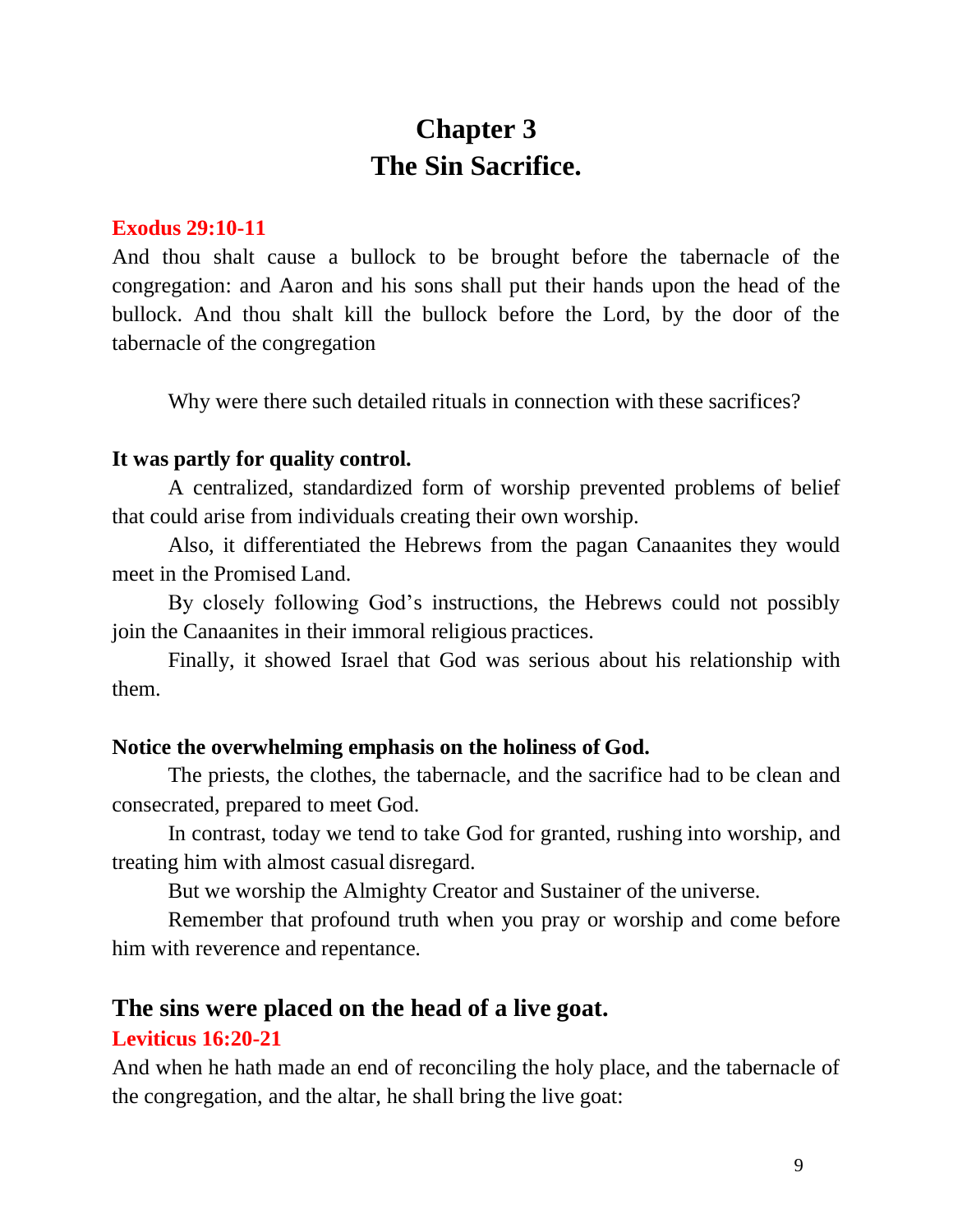And Aaron shall lay both his hands upon the head of the live goat, and confess over him all the iniquities of the children of Israel, and all their transgressions in all their sins, putting them upon the head of the goat, and shall send him away by the hand of a fit man into the wilderness:

### **The Day of Atonement was the greatest day of the year for Israel.**

The Hebrew word for *atone* means "to cover." Old Testament sacrifices could not actually remove sins; it could only cover them. On this day, the people confessed their sins as a nation, and the high priest went into the Most Holy Place to make atonement for them.

Sacrifices were made, and blood was shed so that the people's sins could be "covered" until Christ's sacrifice on the cross would give people the opportunity to have their sin removed forever.

Aaron had to spend hours preparing himself to meet God. But we can approach God anytime (Hebrews 4:16). What a privilege! We are offered easier access to God than the high priests of the Old Testament times! Still, we must never forget that God is holy nor let this privilege cause us to approach God carelessly.

The way to God has been opened to us by Jesus Christ. But easy access to God does not eliminate our need to prepare our hearts as we draw near in prayer.

This event with the two goats occurred on the Day of Atonement. The two goats represented the two ways God was dealing with the Israelites' sin:

- (1) He was forgiving their sin through the first goat, which was sacrificed, and
- (2) He was removing their guilt through the second goat, the scapegoat that was sent into the desert.

The same ritual had to be repeated every year. Jesus Christ's death replaced this system once and for all. We can have our sins forgiven and guilt removed by placing our trust in Christ (Hebrews 10:1-18).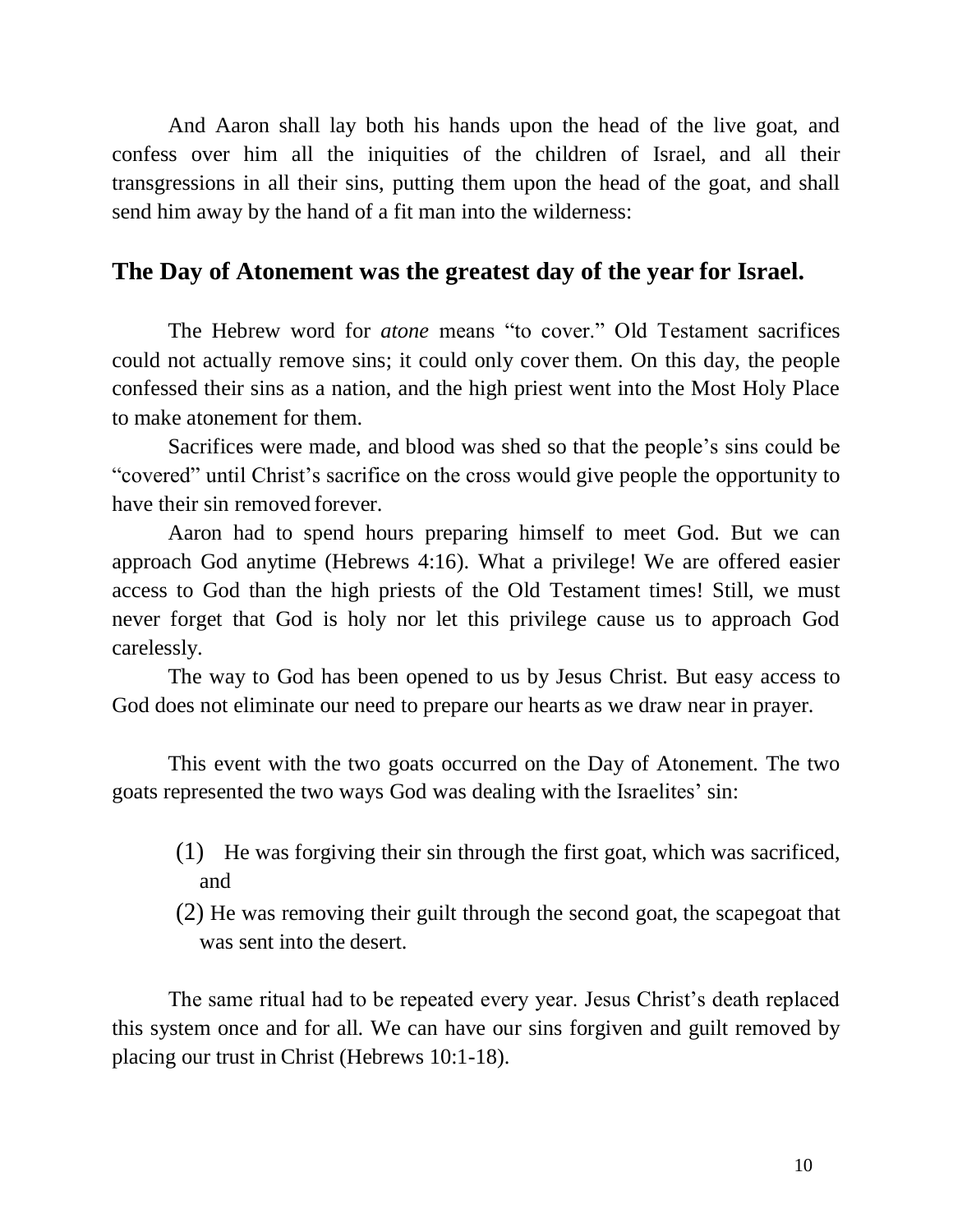# **Chapter 4**

# **The Laying on of hands to receive the Holy Spirit**

### **Acts 8:15-19**

Who, when they were come down, prayed for them, that they might receive the Holy Ghost: (16) (For as yet he was fallen upon none of them: only they were baptized in the name of the Lord Jesus.) (17) Then laid they their hands on them, and they received the Holy Ghost. (18) And when Simon saw that through laying on of the apostles' hands the Holy Ghost was given, he offered them money, (19) Saying, Give me also this power, that on whomsoever I lay hands, he may receive the Holy Ghost.

### **Paul imparted the gifts of God by the laying on of hands.**

### **Acts 19:6**

And when Paul had laid his hands upon them, the Holy Ghost came on them; and they spake with tongues and prophesied.

When Paul laid his hands on these disciples, they received the Holy Spirit, just as the disciples did at Pentecost, and there were outward, visible signs of the Holy Spirit's presence. This also happened when the Holy Spirit came to the Gentiles (non-Jews, see Acts 10:45-47).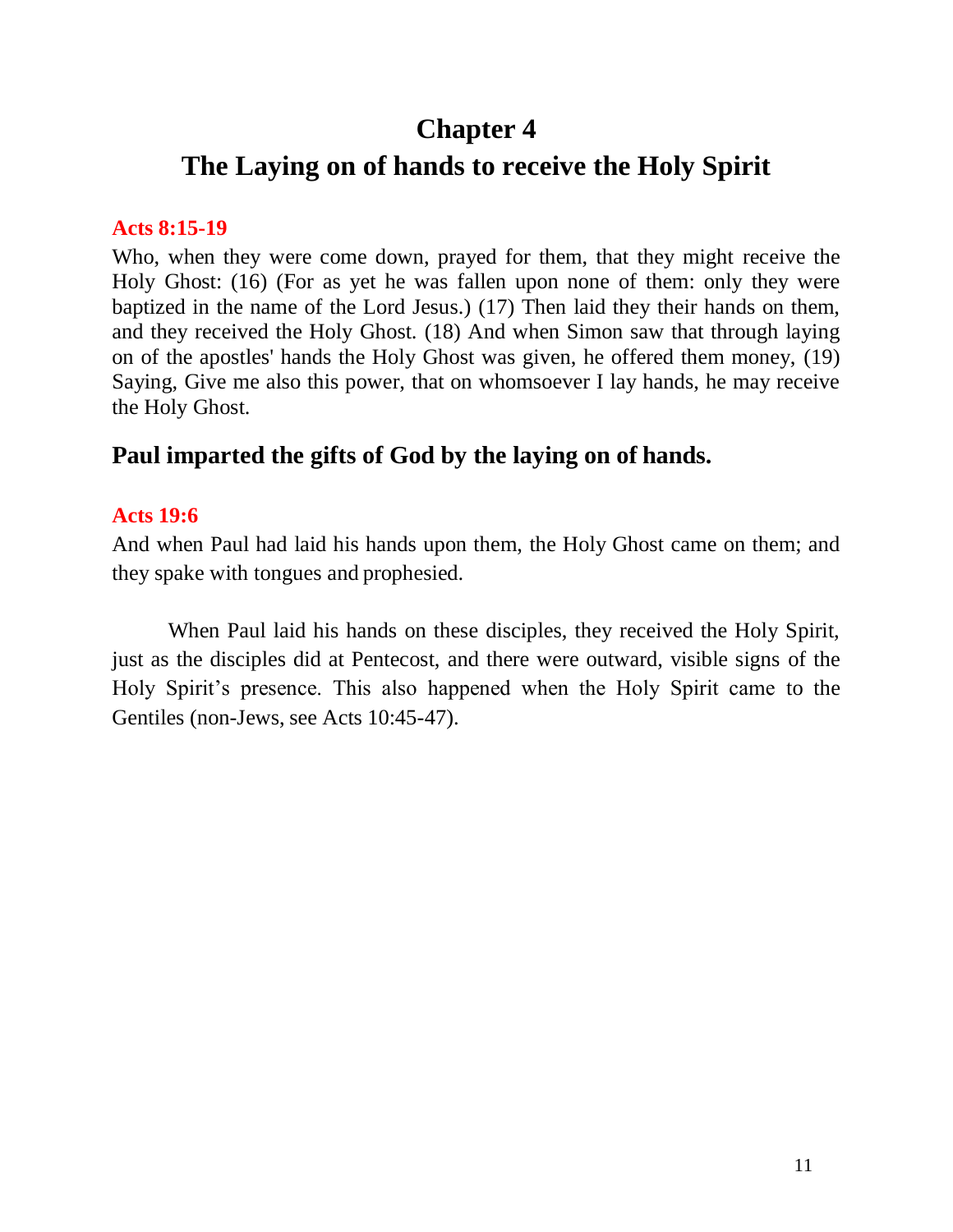# **Chapter 5**

# **The laying on of hands was to set apart for ministry.**

#### **2 Timothy 1:5**

When I call to remembrance the unfeigned faith that is in thee, which dwelt first in thy grandmother Lois, and thy mother Eunice; and I am persuaded that in thee also.

Timothy's mother and grandmother, Eunice, and Lois, were early Christian converts, possibly through Paul's ministry in their home city, Lystra (Acts 16:1).

They had communicated their strong Christian faith to Timothy, even though his father was probably not a believer.

Don't hide your light at home: our families are fertile fields for planting gospel seeds. Let your parents, children, spouse, brothers, and sisters know of your faith in Jesus, and be sure they see Christ's love, helpfulness, and joy in you.

At the time of his ordination, Timothy had received special gifts of the Spirit to enable him to serve the church (see 1 Timothy 4:14).

In telling Timothy to "fan into flame the gift of God," Paul was encouraging him to persevere. Timothy did not need new revelations or new gifts; he needed the courage and self-discipline to hang on to the truth and to use the gifts he had already received (see 2 Timothy 1:13-14)

If Timothy would step out boldly in faith and proclaim the gospel once again, the Holy Spirit would go with him and give him power. When you use the gifts God has given you, you willfind that God will give you the power you need.

Clearly, Timothy's spiritual gift had been given to him when Paul and the elders had laid their hands on him and set him apart for ministry (see 1 Timothy 4:14). God gives all Christians gifts to use to build up the body of Christ (see 1 Corinthians 12:4-31), and he gives special gifts to some through church leaders, who serve as God's instruments.

Timothy was experiencing great opposition to his message and to himself as a leader. His youth, his association with Paul, and his leadership had come under fire from believers and nonbelievers alike. Paul urged him to be bold. When we allow people to intimidate us, we neutralize our effectiveness for God.

The power of the Holy Spirit can help us overcome our fear of what some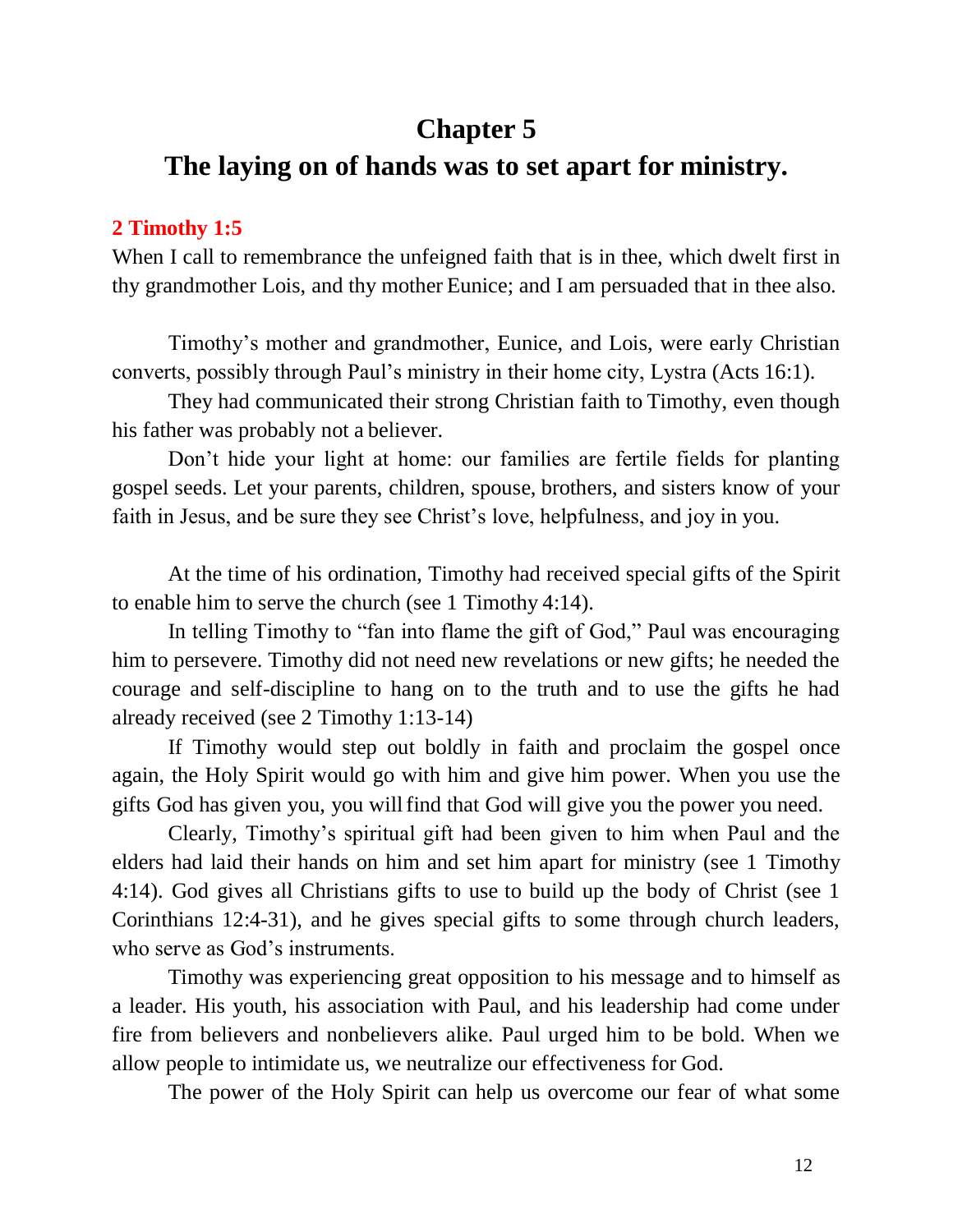might say or do to us so that we can continue to do God's work.

### **Paul mentions three characteristics of the effective Christian leader:**

#### **Power, Love, and Self-discipline.**

These are available to us because the Holy Spirit lives in us. Follow his leading each day so that your life will more fully exhibit these characteristics. See Galatians 5:22-23 for a list of the by-products of the Holy Spirit living in us.

Timothy was in a time of transition. He had been Paul's bright young helper; soon he would be on his own as the leader of a church in a difficult environment.

Although his responsibilities were changing, Timothy was not without help. He had everything he needed to face the future if he would hold on tightly to the Lord's resources.

When you are facing difficult transitions, it is good to follow Paul's advice to Timothy and look back at your experience.

Who is the foundation of your faith? How can you build on that foundation? What gifts has the Holy Spirit given you? Use the gifts you have already been given.

### **Hands were laid on Barnabas and Saul for God's called purpose.**

#### **Acts 13:2-3**

As they ministered to the Lord and fasted, the Holy Ghost said, Separate me Barnabas and Saul for the work whereunto I have called them. [3] And when they had fasted and prayed, and laid their hands on them, they sent them away.

The church set apart Barnabas and Saul to the work God had for them.

### **To set apart means to dedicate for a special purpose.**

We too should dedicate our pastors, missionaries, and Christian workers for their tasks. We can also dedicate ourselves to use our time, money, and talents for God's work. Ask God what he wants you to set apart for him.

This was the beginning of Paul's first missionary journey. The church was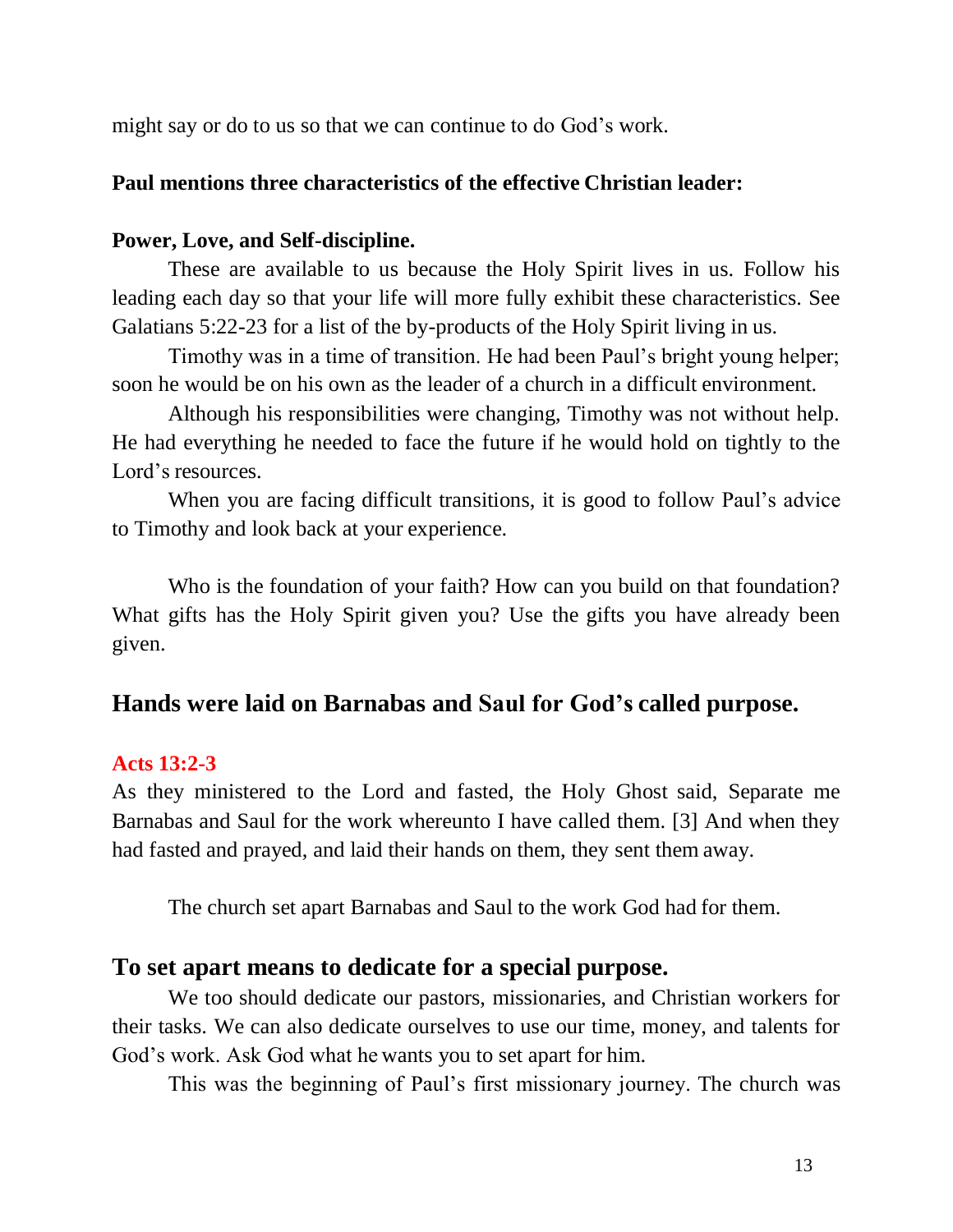involved in sending Paul and Barnabas, but it was God's plan.

# **Why did Paul and Barnabas go where they did?**

- (1) The Holy Spirit led them.
- (2) They followed the communication routes of the Roman Empire—this made travel easier.
- (3) They visited key population and cultural centers to reach as many people as possible.
- (4) They went to cities with synagogues, speaking first to the Jews in hopes that they would see Jesus as the Messiah and help spread the Good News to everyone.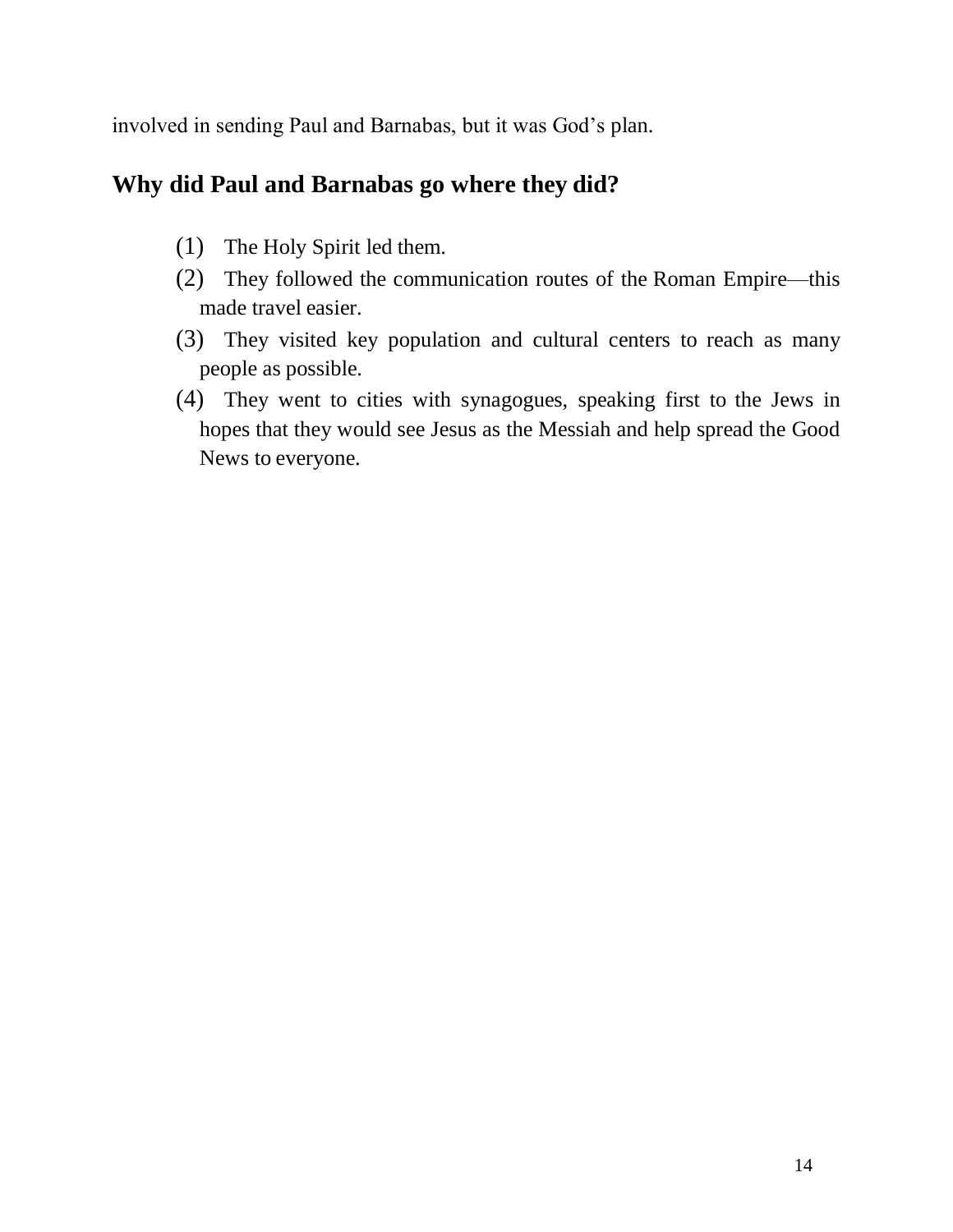# **Chapter 6 Laying on of hands to impart healing**

#### **Mark 16:16-18**

He that believeth and is baptized shall be saved; but he that believeth not shall be damned. [17] And these signs shall follow them that believe; In my name shall they cast out devils; they shall speak with new tongues; [18] They shall take up serpents; and if they drink any deadly thing, it shall not hurt them; they shall lay hands on the sick, and they shall recover.

Jesus told his disciples to go into all of the world, telling everyone that he had paid the penalty for sin and that those who believe in him can be forgiven and live eternally with God.

Christian disciples today in all parts of the world are preaching this gospel to people who haven't heard about Christ.

The driving power that carries missionaries around the world and sets Christ's church in motion is the faith that comes from the resurrection.

Do you ever feel as though you don't have the skill or determination to be a witness for Christ?

You must personally realize that Jesus rose from the dead and lives for you today. As you grow in your relationship with Christ, he will give you both the opportunities and the inner strength to tell his message.

It is not the water of baptism that saves, but God's grace accepted through faith in Christ. Because of Jesus' response to the criminal on the cross who died with him, we know it is possible to be saved without being baptized (Luke 23:43).

Baptism alone, without faith, does not automatically bring a person to heaven. Those who refuse to believe will be condemned, regardless of whether or not they have been baptized.

There are times when God intervenes miraculously to protect his followers. Occasionally he gives them special powers.

Paul handled a snake safely (Acts 28:5), and the disciples healed the sick (Matthew 10:1; Acts 3:7-8).

This does not mean, however, that we should test God by putting ourselves in dangerous situations.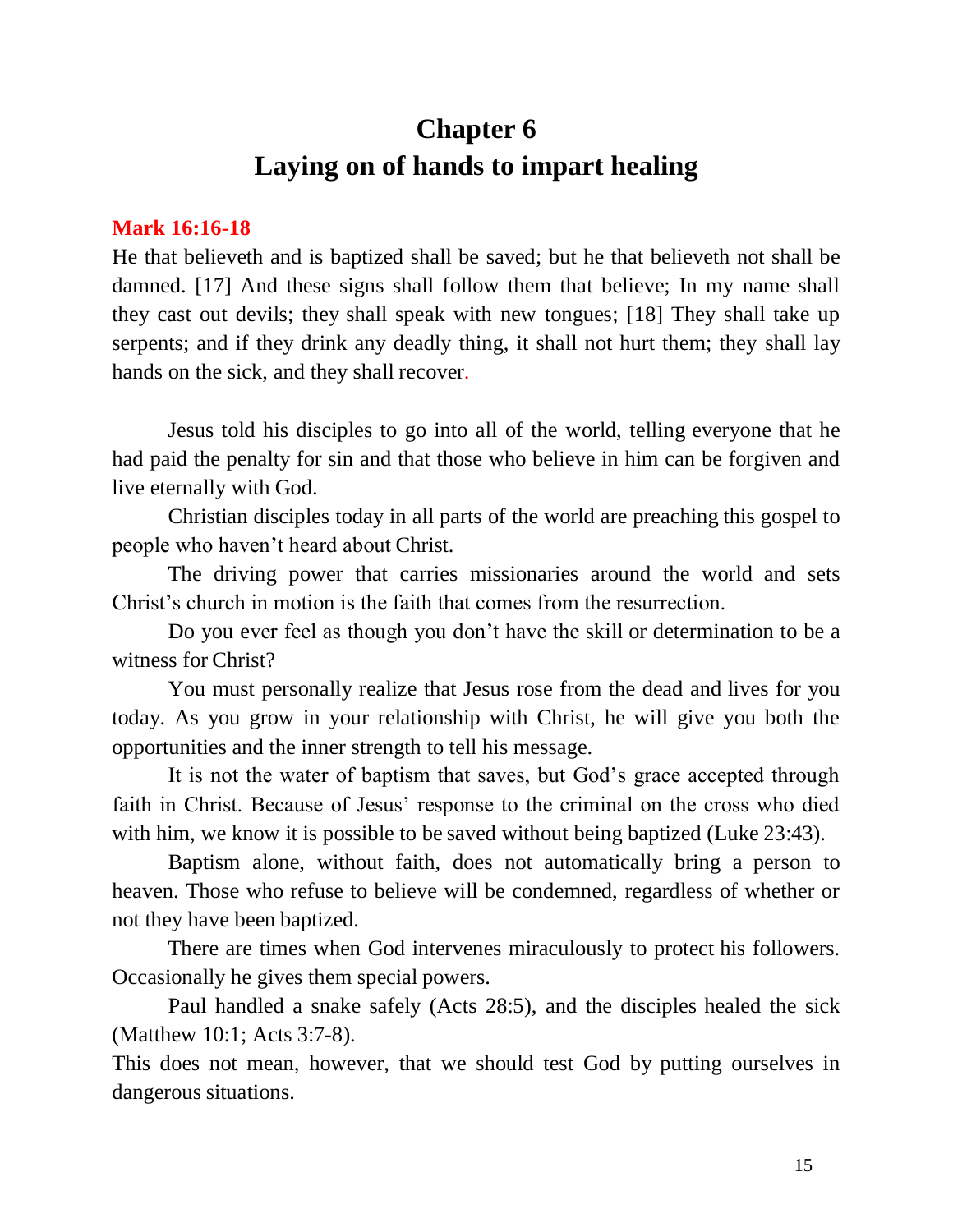# **Chapter 7**

# **It is a serious responsibility to choose church leaders**

### **1 Timothy 5:22**

Lay hands suddenly on no man, neither be partaker of other men's sins: keep thyself pure.

Paul says that a church should never be hasty about choosing its leaders, especially the pastor, because we may overlook major problems or sins.

Church leaders must have a strong faith and be morally upright, having the qualities described in 1 Timothy 3:1-13.

### **1 Timothy 3:1-13**

### **This is a true saying if a man desires the office of a bishop:**

- (1) he desireth a good work.
- [2] A bishop then must be blameless, the husband of one wife, vigilant, sober, of good behavior, given to hospitality, apt to teach;
- [3] Not given to wine, no striker, not greedy of filthy lucre; but patient, not a brawler, not covetous;
- [4] One that ruleth well his own house, having his children in subjection with all gravity;
- [5] (For if a man know not how to rule his own house, how shall he take care of the church of God?)
- [6] Not a novice, lest being lifted up with pride he fall into the condemnation of the devil.
- [7] Moreover he must have a good report of them that are without; lest he fall into reproach and the snare of the devil.
- [8] Likewise must the deacons be grave, not double-tongued, not given to much wine, not greedy of filthy lucre;
- [9] Holding the mystery of the faith in a pure conscience.
- [10] And let these also first be proved; then let them use the office of a deacon, being found blameless.
- [11] Even so must their wives be grave, not slanderers, sober, faithful in all things.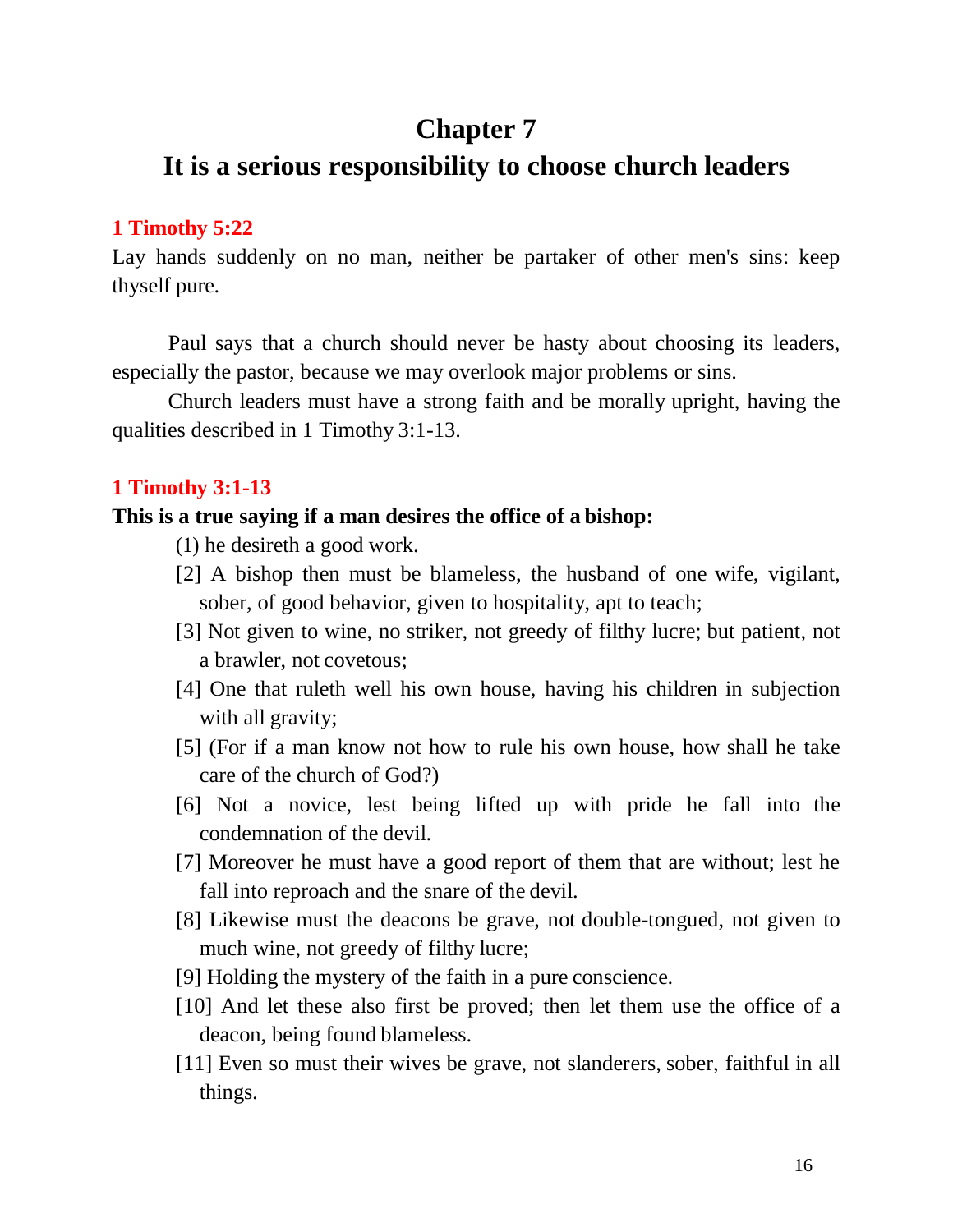- [12] Let the deacons be the husbands of one wife, ruling their children and their own houses well.
- [13] For they that have used the office of a deacon well purchase to themselves a good degree, and great boldness in the faith which is in Christ Jesus.

To be a church leader ("overseer") is a heavy responsibility because the church belongs to the living God.

Church leaders should not be elected because they are popular, nor should they be allowed to push their way to the top. Instead, they should be chosen by the church because of their respect for the truth, both in what they believe and in how they live.

The word *overseer* can refer to a pastor, church leader, or presiding elder.

It is good to want to be a spiritual leader, but the standards are high. Paul enumerates some of the qualifications here.

Do you hold a position of spiritual leadership, or would you like to be a leader someday?

Check yourself against Paul's standard of excellence. Those with great responsibility must meet high expectations.

The lists of qualifications for church office show that living a blameless and pure life requires effort and self-discipline. All believers, even if they never plan to be church leaders, should strive to follow these guidelines because they are consistent with what God says is true and right. The strength to live according to God's will comes from Christ.

### **Not all who desire to a church leader is qualified.**

### **Titus 1:5-9.**

For this cause left I thee in Crete, that thou shouldest set in order the things that are wanting, and ordain elders in every city, as I had appointed thee: [6] If any be blameless, the husband of one wife, having faithful children not accused of riot or unruly. [7] For a bishop must be blameless, as the steward of God; not self-willed, not soon angry, not given to wine, no striker, not given to filthy lucre; [8] But a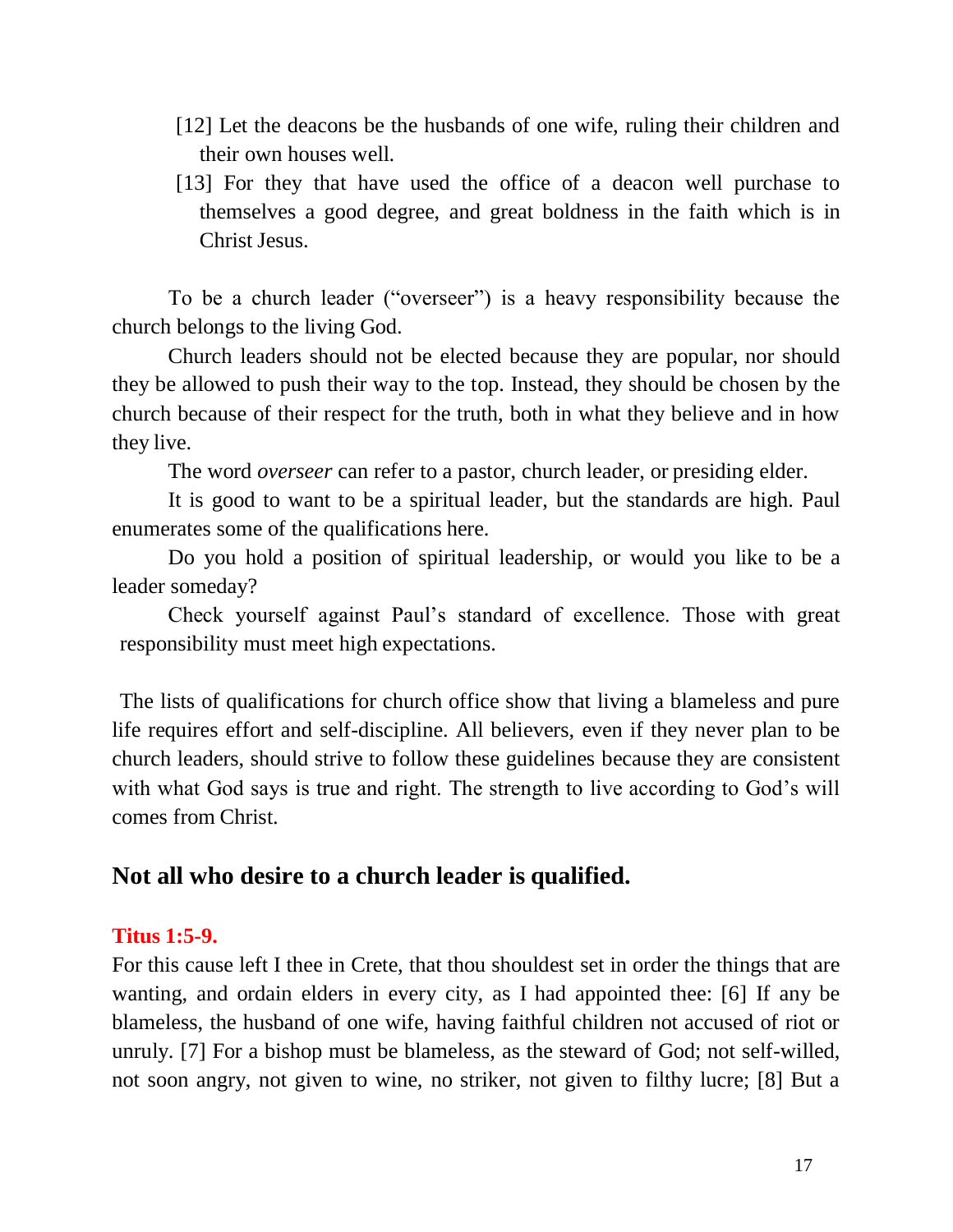lover of hospitality, a lover of good men, sober, just, holy, temperate; [9] Holding fast the faithful word as he hath been taught, that he may be able by sound doctrine both to exhort and to convince the gainsayers.

Not everyone who wants to be a church leader is eligible. Be certain of an applicant's qualifications before asking him or her to take a leadership position.

### **Simon wanted to buy the power to administer the Holy Spirit.**

### **Acts 8:14-19**

Now when the apostles which were at Jerusalem heard that Samaria had received the word of God, they sent unto them Peter and John: [15] Who, when they were come down, prayed for them, that they might receive the Holy Ghost: [16] (For as yet he was fallen upon none of them: only they were baptized in the name of the Lord Jesus.) [17] Then laid they their hands on them, and they received the Holy Ghost. [18] And when Simon saw that through laying on of the apostles' hands the Holy Ghost was given, he offered them money, [19] Saying, Give me also this power, that on whomsoever I lay hands, he may receive the Holy Ghost.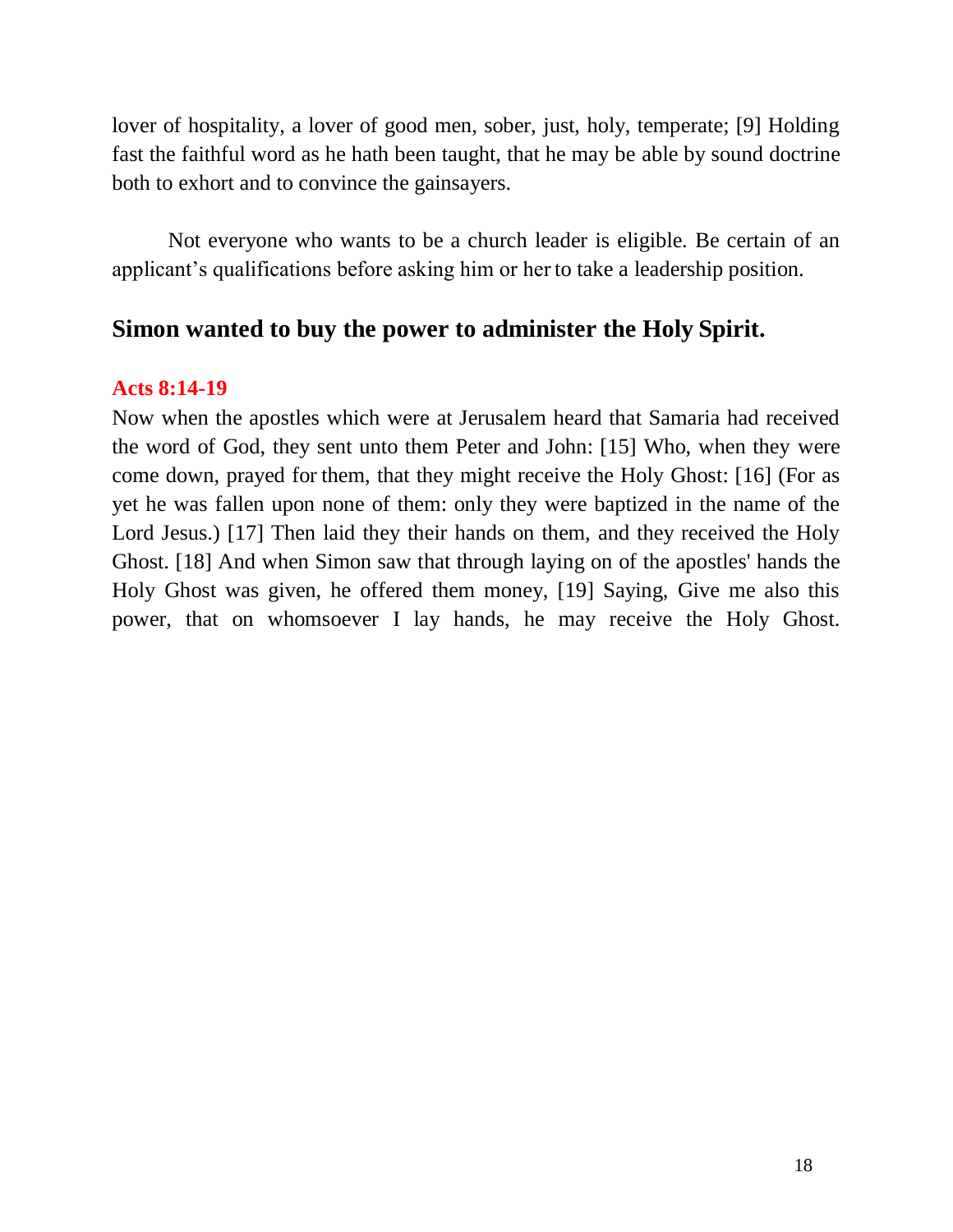# **Chapter 8 Anointing imparted to many**

#### **1 Samuel 10:6-13**

And the Spirit of the LORD will come upon thee, and thou shalt prophesy with them, and shalt be turned into another man. (7) And let it be, when these signs are come unto thee, that thou do as occasion serve thee; for God is with thee. (8) And thou shalt go down before me to Gilgal; and, behold, I will come down unto thee, to offer burnt offerings, and to sacrifice sacrifices of peace offerings: seven days shalt thou tarry, till I come to thee, and shew thee what thou shalt do. (9) And it was so, that when he had turned his back to go from Samuel, God gave him another heart: and all those signs came to pass that day. (10) And when they came thither to the hill, behold, a company of prophets met him; and the Spirit of God came upon him, and he prophesied among them. (11) And it came to pass when all that knew him beforetime saw that, behold, he prophesied among the prophets, then the people said one to another, What is this that is come unto the son of Kish? Is Saul also among the prophets? (12) And one of the same place answered and said, But who is their father? Therefore it became a proverb, Is Saul also among the prophets? (13) And when he had made an end of prophesying, he came to the high place.

How could Saul be so filled with the Spirit and yet later commit such evil acts? Throughout the Old Testament, God's Spirit "came upon" a person temporarily so that God could use him or her for great acts. This happened frequently to Israel's judges when they were called by God to rescue the nation (Judges 3:8-10). This was not always a permanent, abiding influence, but sometimes a temporary manifestation of the Holy Spirit. Yet, at times in the Old Testament, the Spirit even came upon unbelievers to enable them to do unusual tasks (Numbers 24; 2 Chron. 36:22-23). The Holy Spirit gave the person the power to do what God asked, but it did not always produce the other fruits of the Spirit, such as self-control.

Saul, in his early years as king, was a different person (1 Samuel 10:1-10) as a result of the Holy Spirit's work in him. But as Saul's power grew, so did his pride. After a while he refused to seek God; the Spirit left him (1 Samuel 16:14); and his good attitude melted away.

A prophet is someone who speaks God's words. While God told many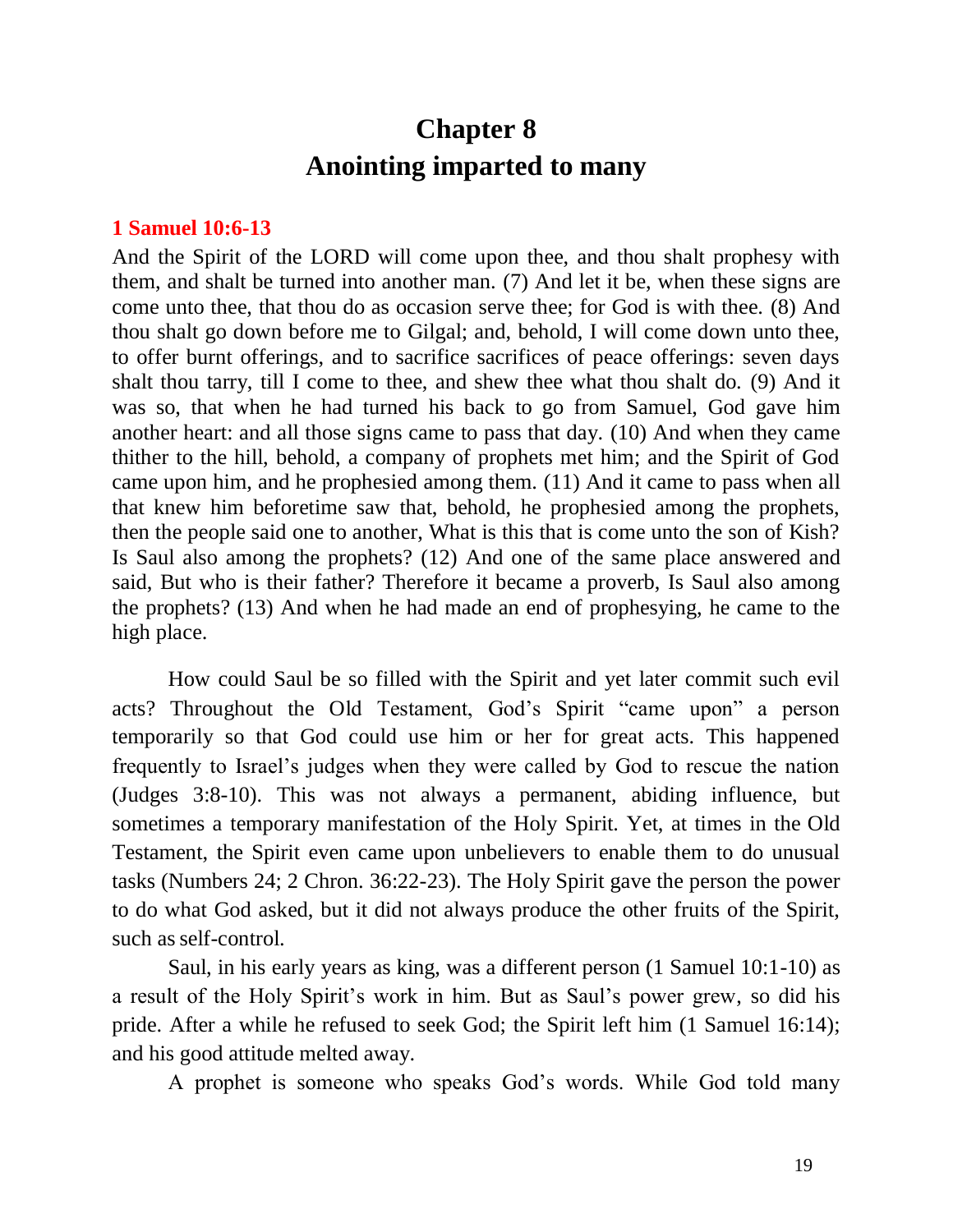prophets to predict certain events, what God wanted most was for them to instruct and inspire people to live in faithfulness to God. When Saul's friends heard inspired words coming from Saul they exclaimed, "Is Saul also among the prophets?" This was an expression of surprise at worldly Saul's becoming religious. It is equivalent to "What? Has he got religion?"

Israel's true king was God, but the nation demanded another. Imagine wanting a human being instead of God as guide and leader! Throughout history, men and women have rejected God, and they continue to do it today. Are you rejecting God by pushing him aside and acknowledging someone or something else as your "king" or top priority? Learn from these stories of Israel's kings, and don't push God aside.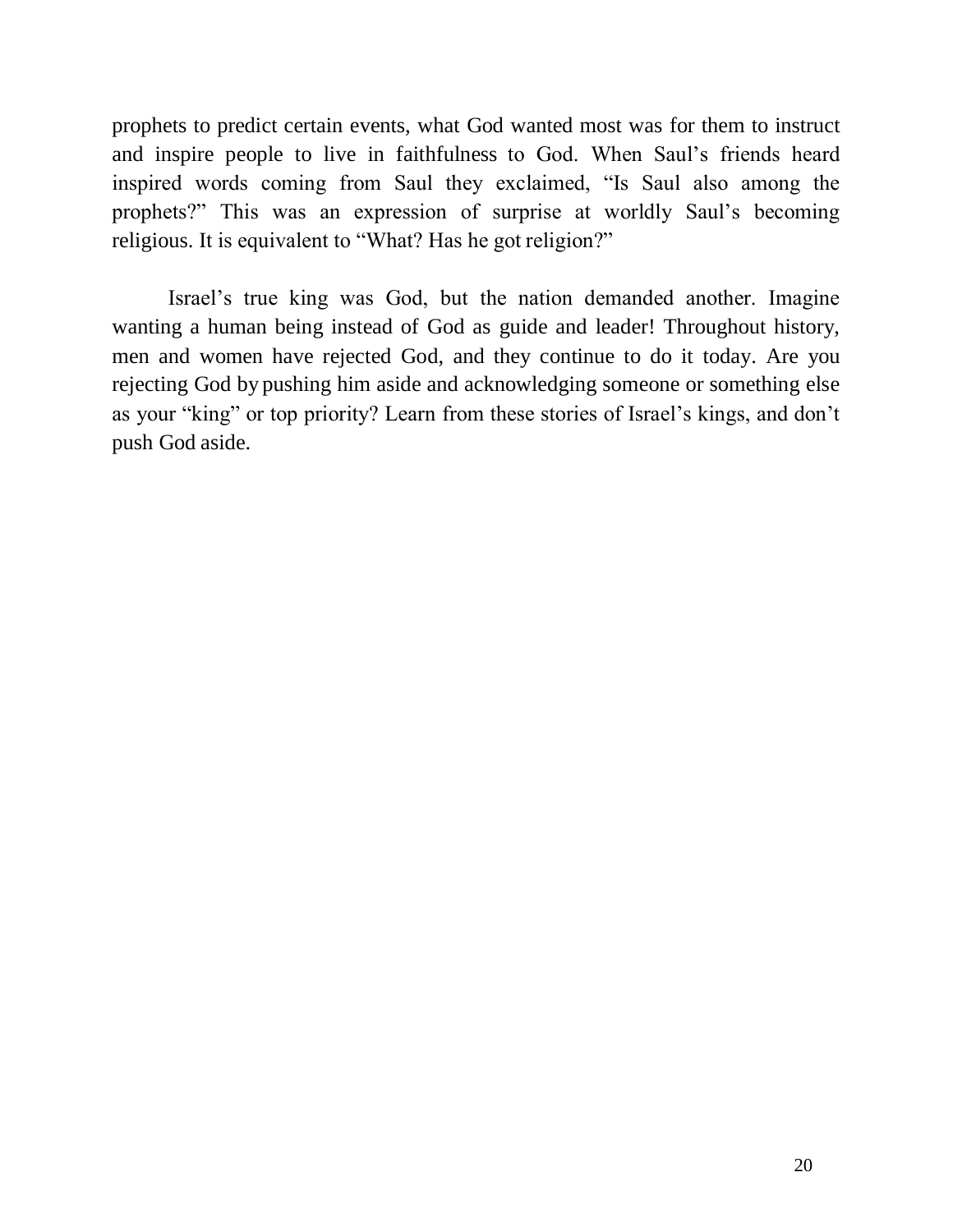# **Chapter 9 Anointing transferred through Distance.**

#### **Matthew 8:8-11**

The centurion answered and said, Lord, I am not worthy that thou shouldest come under my roof: but speak the word only, and my servant shall be healed. (9) For I am a man under authority, having soldiers under me: and I say to this man, Go, and he goeth; and to another, Come, and he cometh; and to my servant, Do this, and he doeth it. (10) When Jesus heard it, he marvelled, and said to them that followed, Verily I say unto you, I have not found so great faith, no, not in Israel. (11) And I say unto you, That many shall come from the east and west and shall sit down with Abraham, and Isaac, and Jacob, in the kingdom of heaven.

## **A centurion was a career military officer in the Roman army with control over 100 soldiers.**

The Jews for their oppression, control, and ridicule hated Roman soldiers, of all people.

Yet this man's genuine faith amazed Jesus! This hated Gentile's faith put to shame the stagnant piety of many of the Jewish religious leaders.

Jesus told the crowd that many religious Jews who should be in the kingdom would be excluded because of their lack of faith.

Entrenched in their religious traditions, they could not accept Christ and his new message. We must be careful not to become so set in our religious habits that we expect God to work only in specified ways. Don't limit God by your mindset and lack of faith.

"The east and the west" stand for the four corners of the earth. All the faithful people of God will be gathered to feast with the Messiah (Isaiah 6; Isaiah 55).

The Jews should have known that when the Messiah came, his blessings would be for Gentiles too (see Isaiah 66:12, 19).

But this message came as a shock because they were too wrapped up in their own affairs and destiny. In claiming God's promises, we must not apply them so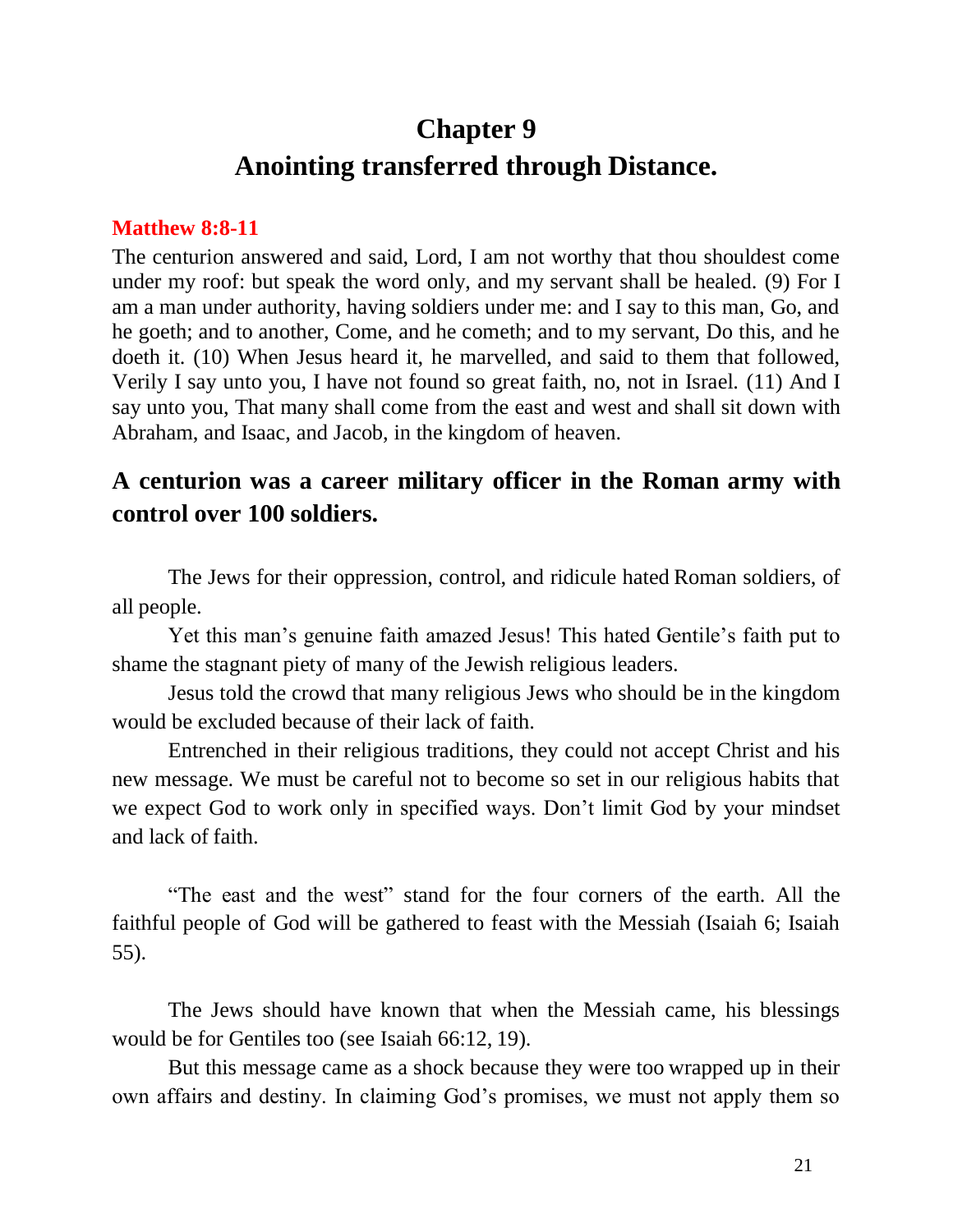personally that we forget to see what God wants to do to reach *all* the people he loves.

Matthew emphasizes this universal theme—Jesus' message is for everyone. The Old Testament prophets knew this (see Isaiah 56:3, 6-8; Isaiah 66:12, 19; Malachi 1:11), but many New Testament Jewish leaders chose to ignore it. Each individual has to choose to accept or reject the gospel, and no one can become part of God's kingdom on the basis of heritage or connections.

Having a Christian family is a wonderful blessing, but it won't guarantee you eternal life. *You* must believe in and follow Christ.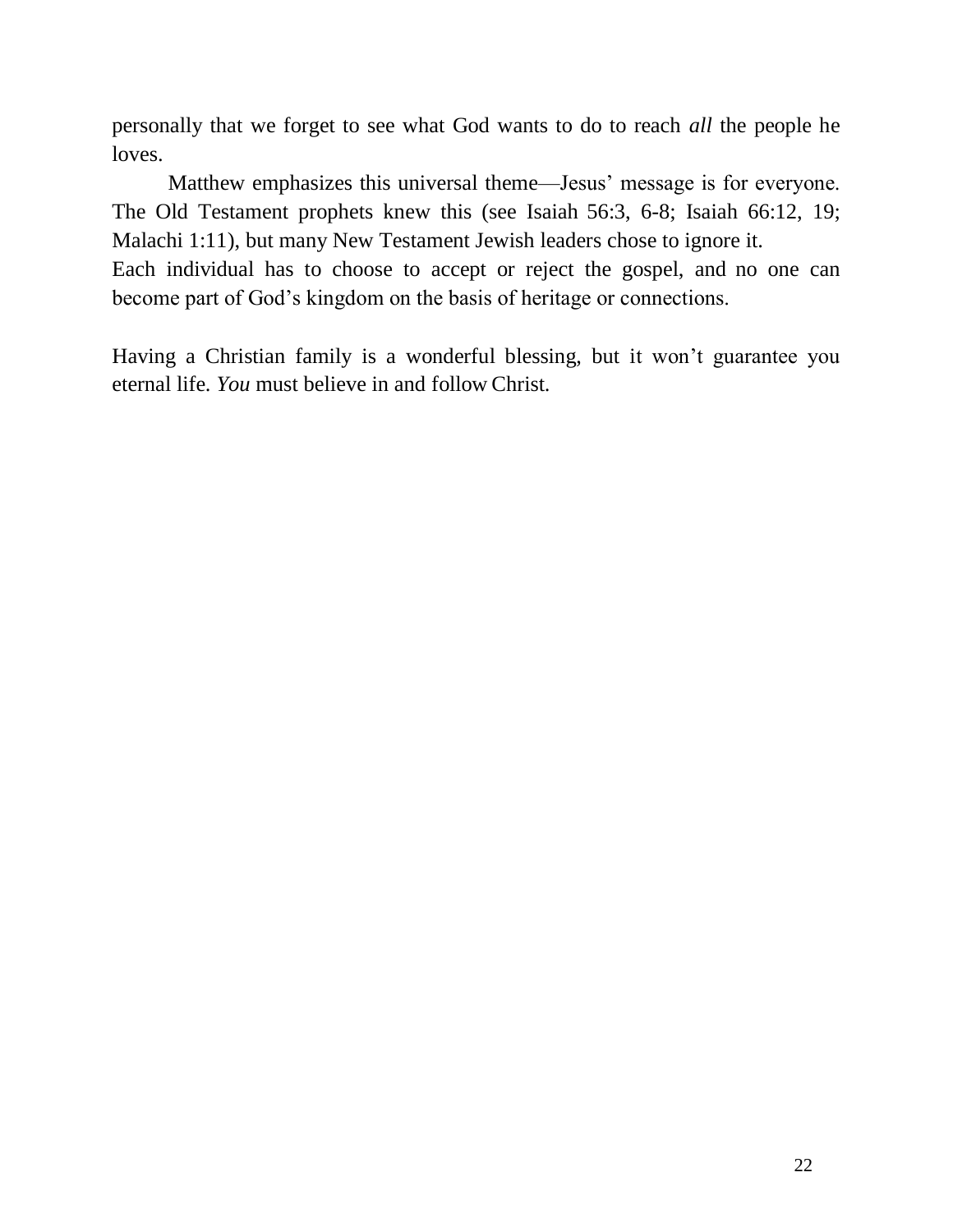# **Chapter 10 Anointing from heaven**

#### **Acts 2:1-4**

And when the day of Pentecost was fully come, they were all with one accord in one place. (2) And suddenly there came a sound from heaven as of a rushing mighty wind, and it filled all the house where they were sitting. (3) And there appeared unto them cloven tongues like as of fire, and it sat upon each of them. (4) And they were all filled with the Holy Ghost and began to speak with other tongues, as the Spirit gave them utterance.

Held 50 days after Passover, Pentecost was also called the Feast of Weeks. It was one of three major annual feasts (Deut. 16:16), a festival of thanksgiving for the harvested crops.

Jesus was crucified at Passover time, and he ascended 40 days after his resurrection. The Holy Spirit came 50 days after the resurrection, ten days after the ascension. Jews of many nations gathered in Jerusalem for this festival.

Thus, Peter's speech (Acts 2:14ff) was given to an international audience, and it resulted in a worldwide harvest of new believers— the first converts to Christianity.

This was a fulfillment of John the Baptist's words about the Holy Spirit's baptizing with fire (Luke 3:16) and of the prophet Joel's words about the outpouring of the Holy Spirit (Joel 2:28-29).

Why tongues of fire? Tongues symbolize speech and the communication of the gospel. Fire symbolizes God's purifying presence, which burns away the undesirable elements of our lives and sets our hearts aflame to ignite the lives of others.

On Mount Sinai, God confirmed the validity of the Old Testament law with fire from heaven (Exodus 19:16-18).

At Pentecost, God confirmed the validity of the Holy Spirit's ministry by sending fire. At Mount Sinai, fire had come down on one place; at Pentecost, fire came down on many believers, symbolizing that God's presence is now available to all who believe in him.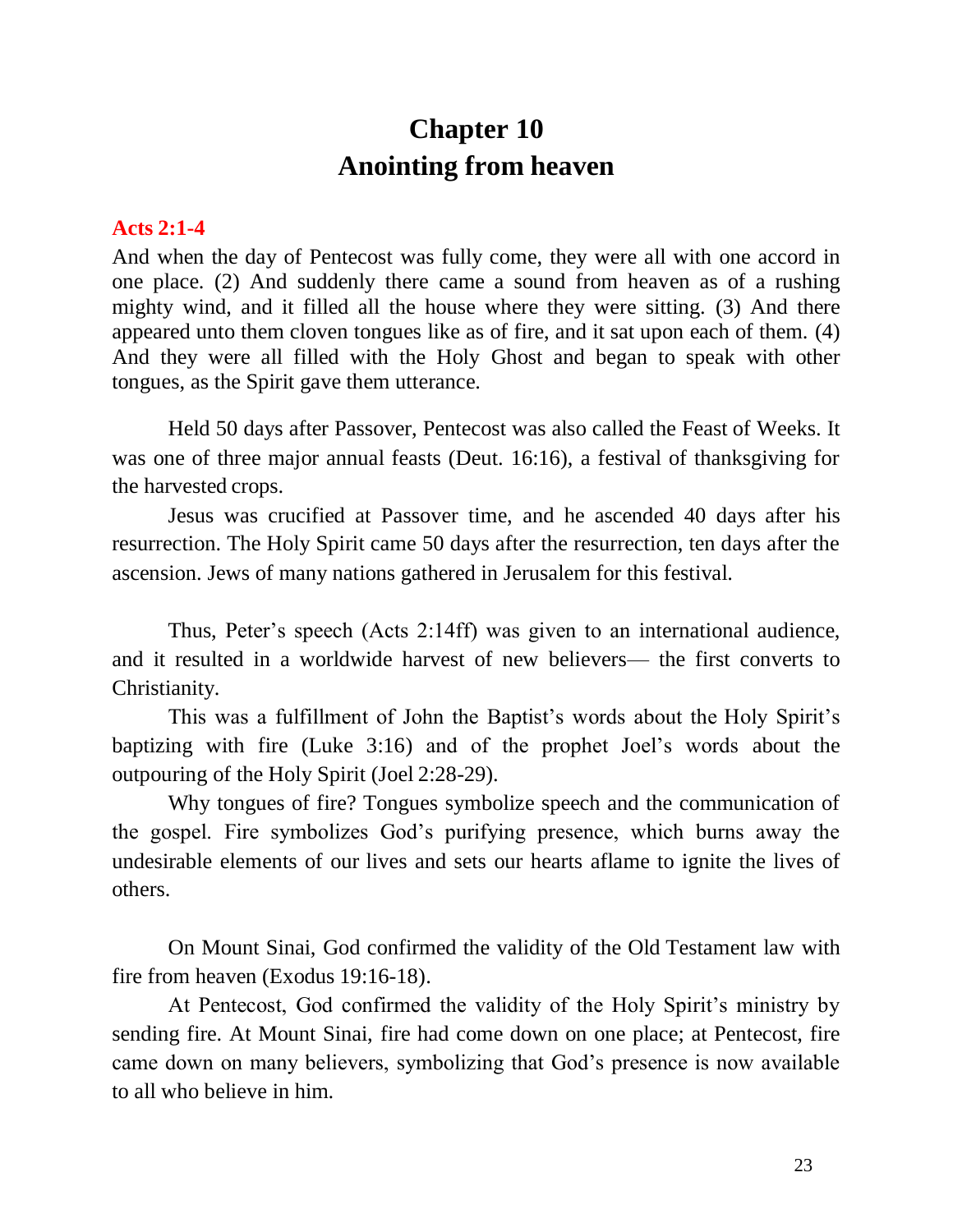God made his presence known to this group of believers in a spectacular way—violent wind, fire, and his Holy Spirit. Would you like God to reveal himself to you in such recognizable ways?

#### **He may do so but be wary of forcing your expectations on God.**

In 1 Kings 19:10-13, Elijah also needed a message from God. There was a great wind, then an earthquake, and finally a fire. But God's message came in a "gentle whisper." God may use dramatic methods to work in your life—or he may speak in gentle whispers. Wait patiently and always listen.

These people literally spoke in other languages—a miraculous attentiongetter for the international crowd gathered in town for the feast.

All the nationalities represented recognized their own languages being spoken. But more than miraculous speaking drew people's attention; they saw the presence and power of the Holy Spirit.

The apostles continued to minister in the power of the Holy Spirit wherever they went.

Christianity is not limited to any race or group of people. Christ offers salvation to all people without regard to nationality.

Visitors in Jerusalem were surprised to hear the apostles and other believers speaking in languages other than their own, the languages of other nationalities, but they need not have been.

God works all kinds of miracles to spread the gospel, using many languages as he calls all kinds of people to become his followers. No matter what your race, color, nationality, or language, God speaks to you. Are you listening?

Why are all these places mentioned? This is a list of many lands from which Jews came to the festivals in Jerusalem. These Jews were not living in Palestine because they had been dispersed throughout the world through captivities and persecutions.

Very likely, some of the Jews who responded to Peter's message returned to their homelands with God's Good News of salvation. Thus, God prepared the way for the spread of the gospel.

As you read Acts, you will see how the way was often prepared for Paul and other messengers by people who became believers at Pentecost.

The church at Rome, for example, was probably begun by such Jewish believers.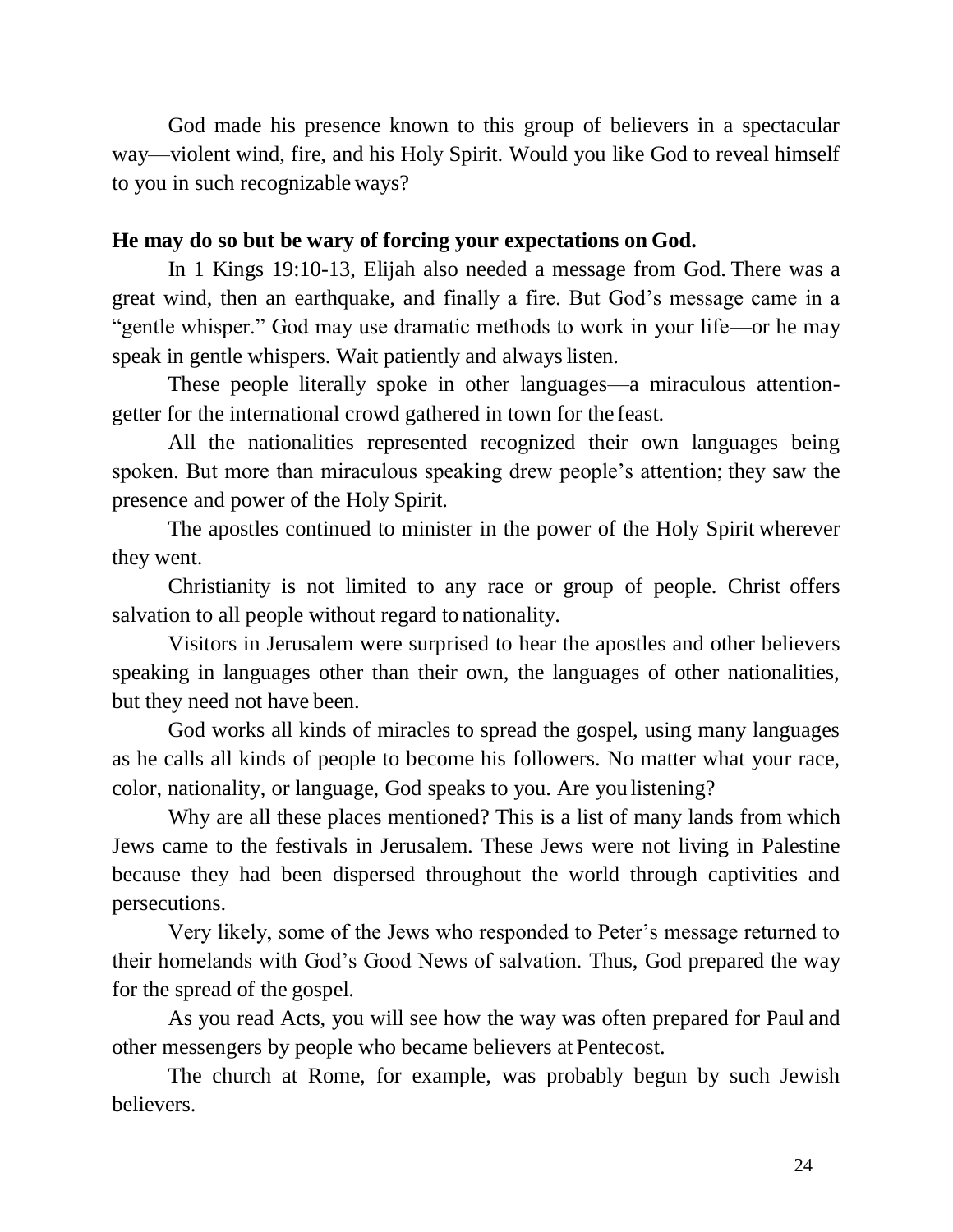# **Chapter 11 Impartation of anointing through anointing oil.**

### **James 5:14-16**

Is any sick among you? let him call for the elders of the church; and let them pray over him, anointing him with oil in the name of the Lord: (15) And the prayer of faith shall save the sick, and the Lord shall raise him up; and if he have committed sins, they shall be forgiven him. (16) Confess your faults one to another, and pray one for another, that ye may be healed. The effectual fervent prayer of a righteous man availeth much.

James is referring to someone who is incapacitated physically. In Scripture, oil was both a medicine (see the parable of the Good Samaritan in Luke 10:30-37) and a symbol of the Spirit of God (as used in anointing kings, see 1 Samuel 16:1- 13).

Thus, oil can represent both the medical and the spiritual spheres of life. Christians should not separate the physical and the spiritual— Jesus Christ is Lord over both the body and the spirit.

People in the church are not alone. Members of Christ's body should be able to count on others for support and prayer, especially when they are sick or suffering.

The elders should be on call to respond to the illness of any member, and the church should stay alert to pray for the needs of all its members.

"The prayer offered in faith" does not refer to the faith of the sick person, but to the faith of the people praying.

### **God heals, faith doesn't, and all prayers are subject to God's will.**

But our prayers are part of God's healing process. That is why God often waits for our prayers of faith before intervening to heal a person.

Christ has made it possible for us to go directly to God for forgiveness.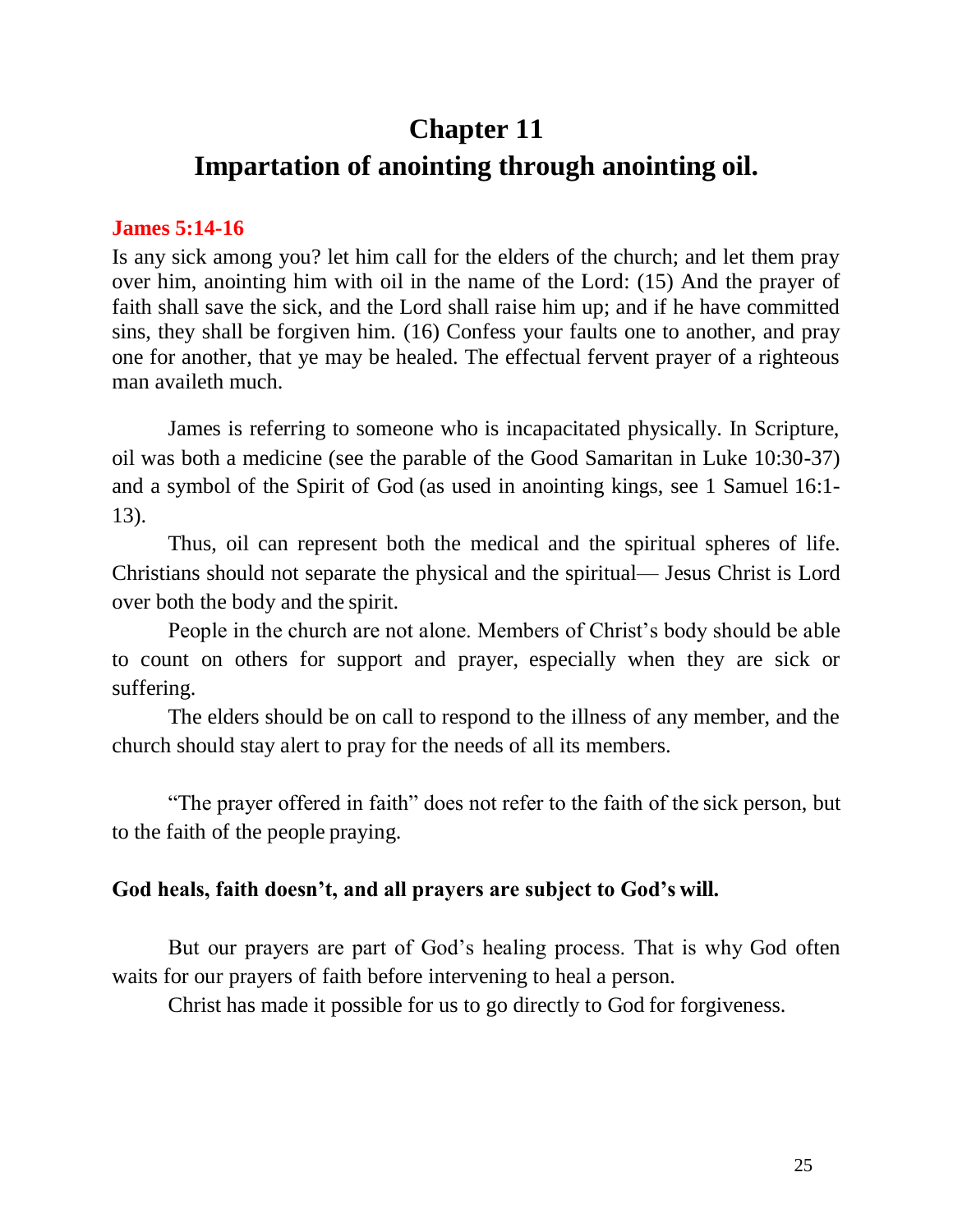Confessing our sins to each other still has an important place in the life of the church.

- (1) If we have sinned against an individual, we must ask him or her to forgive us.
- (2) If our sin has affected the church, we must confess it publicly.
- (3) If we need loving support as we struggle with a sin, we should confess that sin to those who are able to provide that support.
- (4) If, after confessing a private sin to God, we still don't feel his forgiveness, we may wish to confess that sin to a fellow believer and hear him or her assure us of God's pardon.

In Christ's kingdom, every believer is a priest to other believers (1 Peter 2:9).

The Christian's most powerful resource is communion with God through prayer. The results are often greater than we thought were possible. Some people see prayer as a last resort to be tried when all else fails. This approach is backward. Prayer should come first. Because God's power is infinitely greater than ours, it only makes sense to rely on it—especially because God encourages us to do so.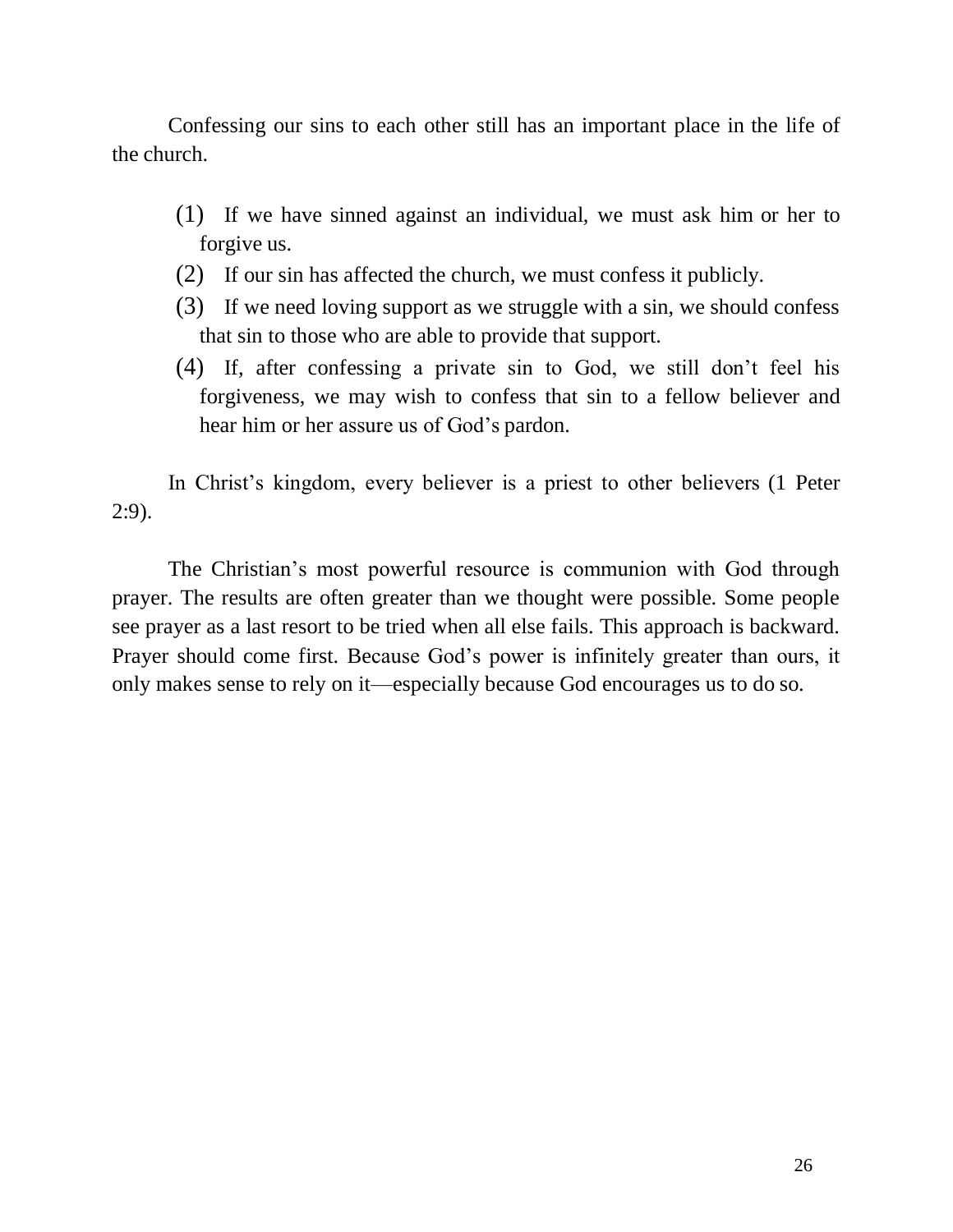# **Chapter 12 Anointing imparted through anointed belongings**

### **Anointing through Jesus clothes**

### **Matthew 14:36**

And besought him that they might only touch the hem of his garment: and as many as touched were made perfectly whole.

The people recognized Jesus as a great healer, but how many understood who he truly was?

They came to Jesus for physical healing, but did they come for spiritual healing? They came to prolong their lives on earth, but did they come to secure their eternal lives?

People may seek Jesus to learn valuable lessons from his life or in hopes of finding relief from pain. But we miss Jesus' whole message if we seek him only to heal our bodies but not our souls, if we look to him for help only in this life, rather than for his eternal plan for us.

Only when we understand the real Jesus Christ can we appreciate how he can truly change our lives.

Jewish men wore tassels on the lower edges of their robes according to God's command (Deuteronomy 22:12). By Jesus' day, these tassels were seen as signs of holiness (Matthew 23:5).

It was natural that people seeking healing should reach out and touch these. But as one sick woman learned, healing came from faith and not from Jesus' cloak (Matthew 9:19-22).

### **Anointing through Elijah's mantle**

### **2 Kings 2:14**

And he took the mantle of Elijah that fell from him, and smote the waters, and said, "Where is the Lord God of Elijah"? and when he also had smitten the waters, they parted hither and thither: and Elisha went over.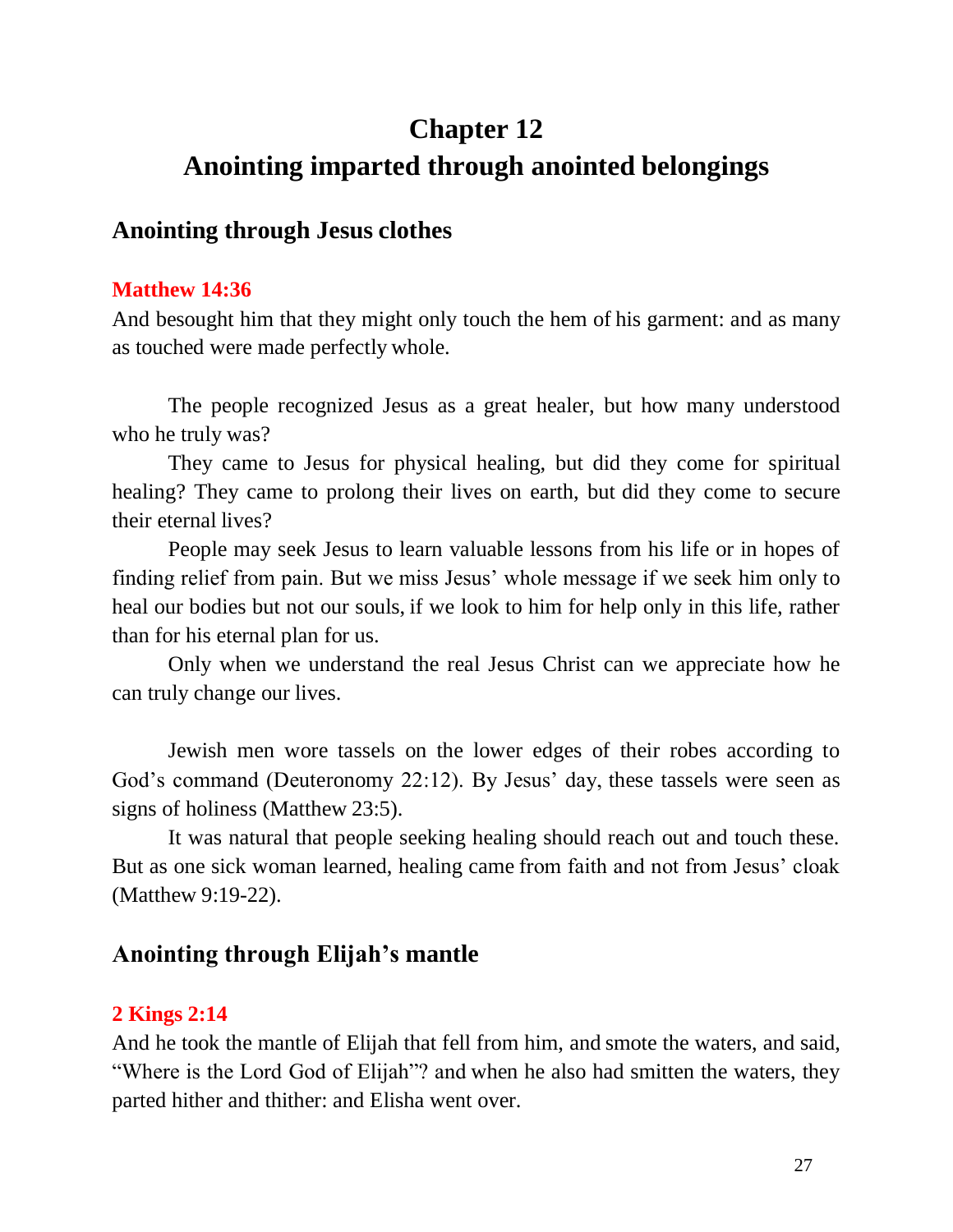These three incidents were testimonies to Elisha's commission as a prophet of God. They are recorded to demonstrate Elisha's new power and authority as Israel's chief prophet under God's ultimate power and authority.

When Elisha struck the water, it was not out of disrespect to God or Elijah. It was a plea by Elisha to God to confirm his appointment as Elijah's successor.

### **Anointing through Moses rod.**

### **Exodus 17:5-6**

And the Lord said unto Moses, Go on before the people, and take with thee of the elders of Israel; and thy rod, wherewith thou smotest the river, take in thine hand, and go. [6] Behold, I will stand before thee there upon the rock in Horeb; and thou shalt smite the rock, and there shall come water out of it that the people may drink. And Moses did so in the sight of the elders of Israel.

With the anointed staff of Moses, he struck the rock.

### **Anointing through handkerchiefs and aprons**

### **Acts 19:11-13**

And God wrought special miracles by the hands of Paul: [12] So that from his body were brought unto the sick handkerchiefs or aprons, and the diseases departed from them, and the evil spirits went out of them. [13] Then certain of the vagabond Jews, exorcists, took upon them to call over them which had evil spirits the name of the Lord Jesus, saying, We adjure you by Jesus whom Paul preaches.

These Jews traveled from town to town making a living by claiming to heal and drive out demons. Often, they would recite a whole list of names in their incantation to be sure of including the right deity. Here they were trying to use Jesus' name in an effort to match Paul's power.

Many Ephesians engaged in exorcism and occult practices for profit (see Acts 19:18-19).

The sons of Sceva were impressed by Paul's work, whose power to drive out demons came from God's Holy Spirit, not from witchcraft, and was obviously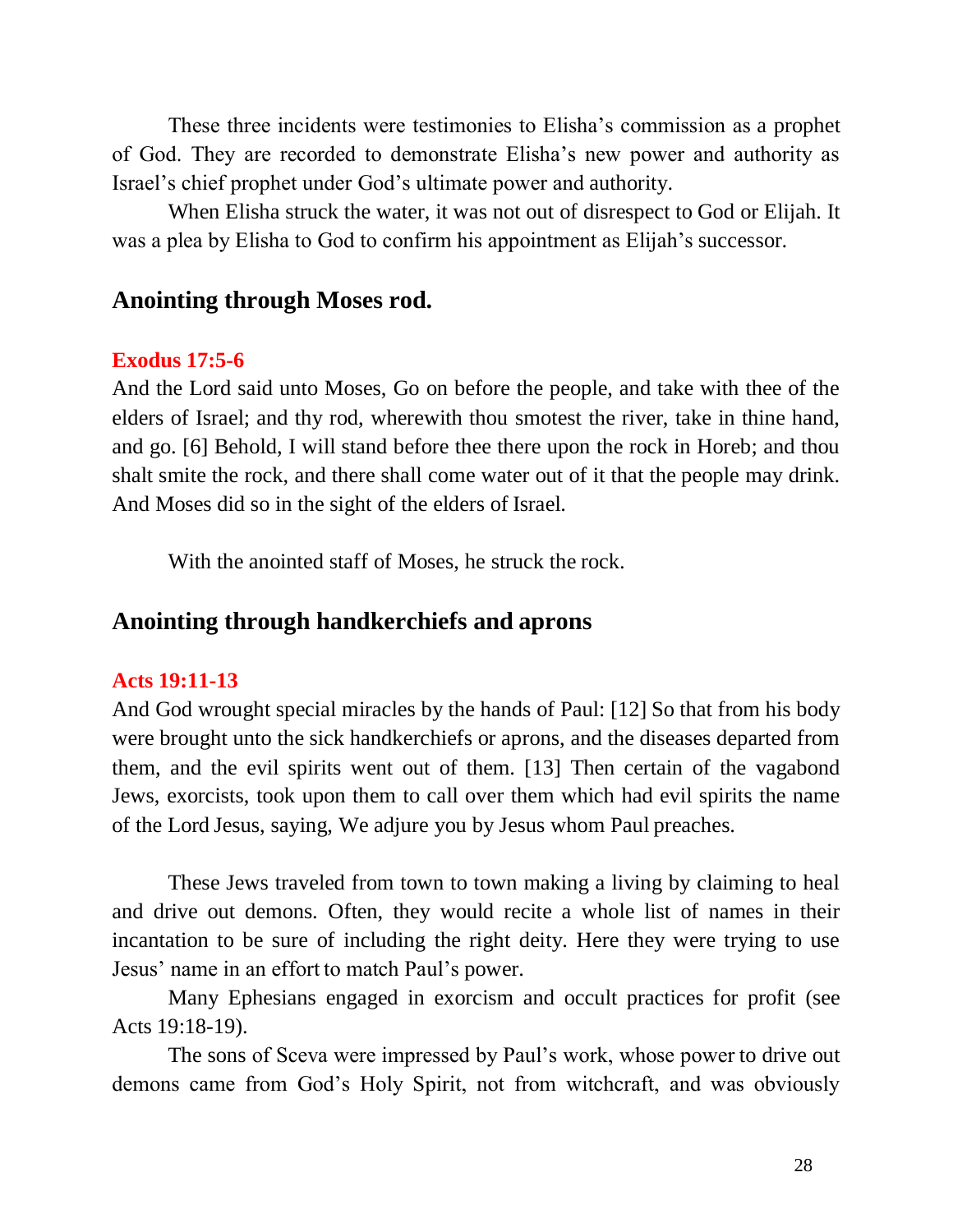more powerful than theirs. They discovered, however, that no one can control or duplicate God's power.

These men were calling on the name of Jesus without knowing the person. The power to change people comes from Christ. It cannot be tapped by reciting his name like a magic charm. God word.

### **Anointing through Elijah's staff**

#### **2 Kings 4:29**

Then he said to Gehazi, Gird up thy loins, and take my staff in thine hand, and go thy way: if thou meet any man, salute him not; and if any salute thee, answer him not again: and lay my staff upon the face of the child.

Elisha's prayer and method of raising the dead boy show God's personal care for hurting people. We must express genuine concern for others as we carry God's message to them. Only then will we faithfully represent our Father in heaven.

#### **Anointing through Peters Shadow**

#### **Acts 5:15-16**

Insomuch that they brought forth the sick into the streets, and laid them on beds and couches, that at the least the shadow of Peter passing by might overshadow some of them. [16] There came also a multitude out of the cities round about unto Jerusalem, bringing sick folks, and them which were vexed with unclean spirits: and they were healed everyone.

What makes Christianity attractive? It is easy to be drawn to churches because of programs, good speakers, size, beautiful facilities, or fellowship.

People were attracted to the early church by expressions of God's power at work, the generosity, sincerity, honesty, and unity of the members, and the character of the leaders. Have our standards slipped? God wants to add believers to his *church,* not just newer and better programs, or larger and fancier facilities.

People who passed within Peter's shadow were healed, not by Peter's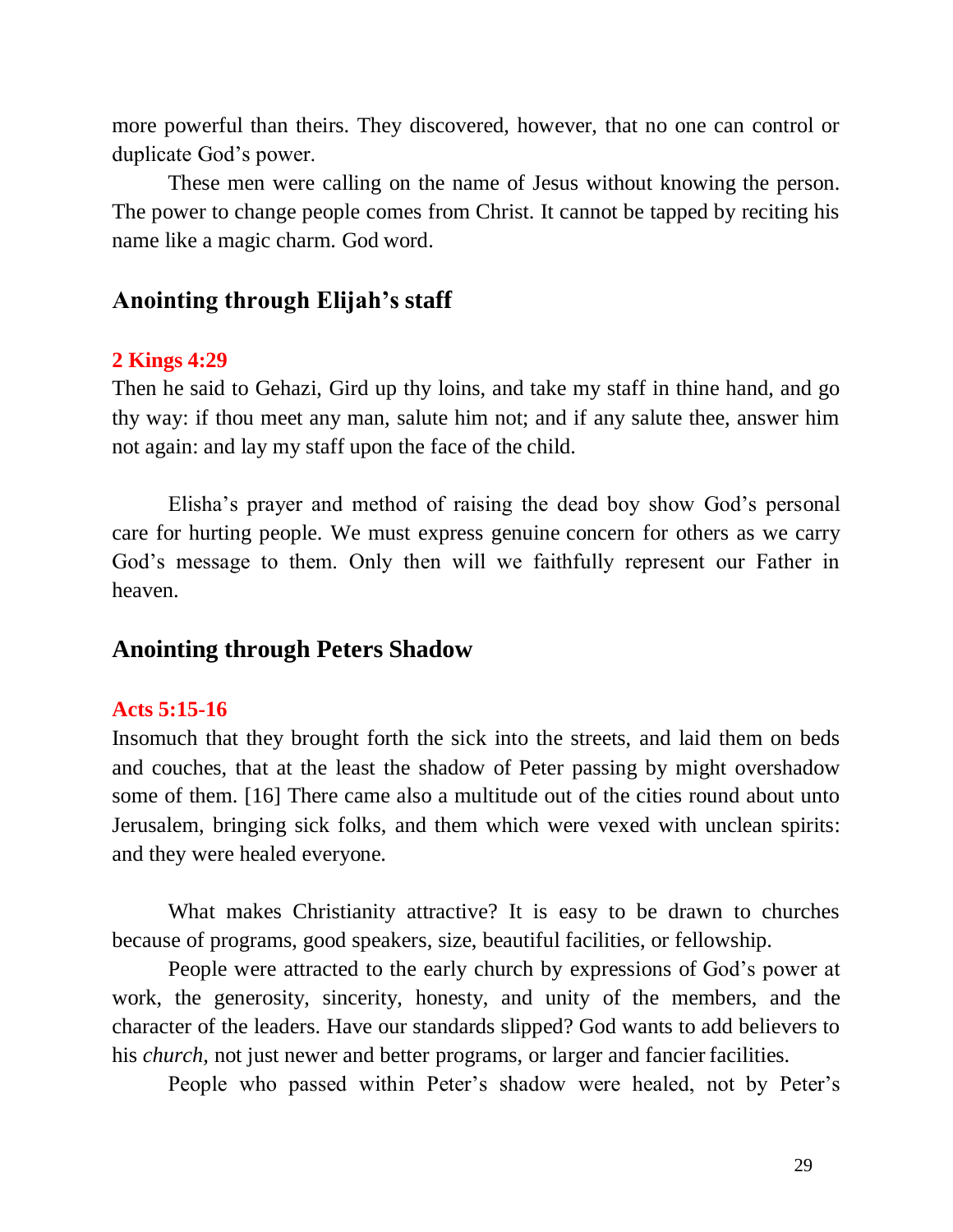shadow, but by God's power working through Peter.

What did these miraculous healings do for the early church?

- (1) They attracted new believers.
- (2) They confirmed the truth of the apostles' teaching.
- (3) They demonstrated that the power of the Messiah who had been crucified and risen was now with his followers.

# **Anointing through Elisha's bones**

## **2 Kings 13:21**

And it came to pass, as they were burying a man, that, behold, they spied a band of men, and they cast the man into the sepulchre of Elisha: and when the man was let down and touched the bones of Elisha, he revived, and stood up on his feet.

Elisha was dead, but his good influence remained, even causing miracles. This demonstrated that Elisha was indeed a prophet of God. It also attested to God's power—no pagan idol ever raised anyone from the dead. This miracle served as one more reminder to Israel that it had rejected God's word as given through Elisha.

# **Prayer of Impartation**

The name of the Lord must be upon those who receive an impartation.

God told Moses to tell Aaron and his sons to bless the people by saying:

**The Lord bless you, the Lord keep you. The Lord make his face to shine upon you. The Lord be gracious to you. The Lord lift up his countenance upon you. The Lord give you peace.**

God told Moses that if the priests do this, so shall they put my name upon the people of Israel and I will bless them.